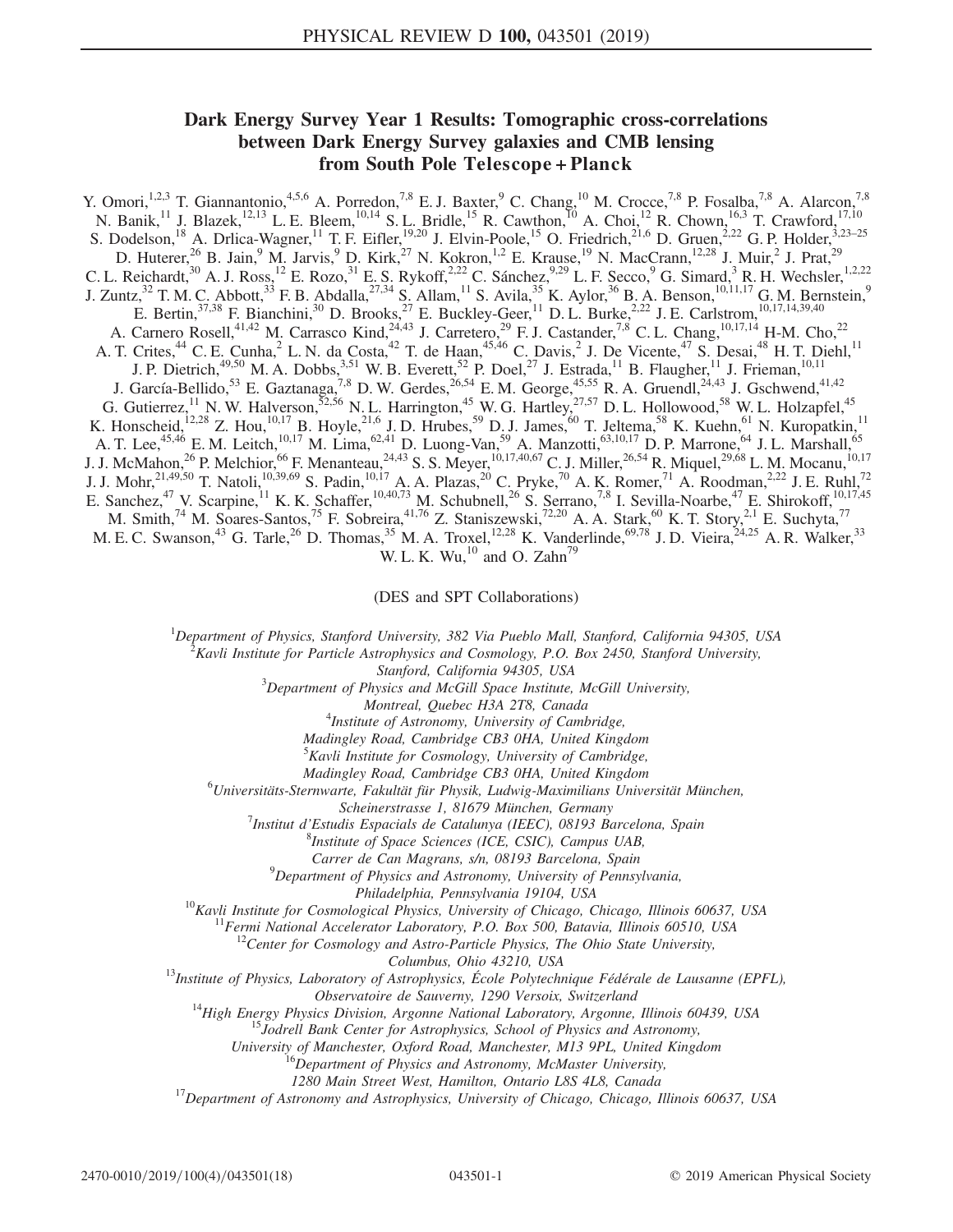<sup>18</sup>Department of Physics, Carnegie Mellon University, Pittsburgh, Pennsylvania 15312, USA<br><sup>19</sup>Department of Astronomy/Steward Observatory, 933 North Cherry Avenue, Tucson, Arizona 85721-0065, USA <sup>20</sup>Jet Propulsion Laboratory, California Institute of Technology,<br>4800 Oak Grove Drive, Pasadena, California 91109, USA <sup>21</sup>Max Planck Institute for Extraterrestrial Physics, Giessenbachstrasse, 85748 Garching, Germany<br><sup>22</sup>SLAC National Accelerator Laboratory, Menlo Park, California 94025, USA<br><sup>23</sup>Canadian Institute for Advanced Research, CIFAR Program in Cosmology and Gravity, Toronto, Ontario, M5G 1Z8, Canada <sup>24</sup>Department of Astronomy, University of Illinois at Urbana-Champaign, 1002 West Green Street, Urbana, Illinois 61801, USA <sup>25</sup>Department of Physics, University of Illinois Urbana-Champaign,

<sup>26</sup>Department of Physics, University of Michigan, Ann Arbor, Michigan 48109, USA<br><sup>27</sup>Department of Physics and Astronomy, University College London,<br>*Gower Street, London, WCIE 6BT, United Kingdom* 

<sup>28</sup>Department of Physics, The Ohio State University, Columbus, Ohio 43210, USA<br><sup>29</sup>Institut de Física d'Altes Energies (IFAE), The Barcelona Institute of Science and Technology,<br>*Campus UAB*, 08193 Bellaterra (Barcelona)

 $^{30}$ School of Physics, University of Melbourne, Parkville, Victoria 3010, Australia<br> $^{31}$ Department of Physics, University of Arizona, Tucson, Arizona 85721, USA

 $32$ Institute for Astronomy, University of Edinburgh, Edinburgh EH9 3HJ, United Kingdom

 $33$ Cerro Tololo Inter-American Observatory, National Optical Astronomy Observatory,

Casilla 603, La Serena, Chile<br><sup>34</sup>Department of Physics and Electronics, Rhodes University, P.O. Box 94, Grahamstown,

6140, South Africa<br><sup>35</sup>Institute of Cosmology and Gravitation, University of Portsmouth,<br>Portsmouth, POI 3FX, United Kingdom

 $^{36}$ Department of Physics, University of California, Davis, California 95616, USA

 $37$ CNRS, UMR 7095, Institut d'Astrophysique de Paris, F-75014, Paris, France  $38$ Sorbonne Universités, UPMC Université Paris 06, UMR 7095,

Institut d'Astrophysique de Paris, F-75014, Paris, France<br><sup>39</sup>Department of Physics, University of Chicago, Chicago, Illinois 60637, USA<br><sup>40</sup>Enrico Fermi Institute, University of Chicago, Chicago, Illinois 60637, USA

<sup>41</sup>Laboratório Interinstitucional de e-Astronomia—LIneA, Rua Gal. José Cristino 77,<br>Rio de Janeiro, RJ—20921-400, Brazil

 $\begin{array}{c} ^{42}Observation\ Nacional,\ Rua\ Gal.\ José\ Cristino\ 77,\ Rio\ de\ Janeiro,\ RJ=20921-400,\ Brazil\\ \ ^{43}National\ Center\ for\ Supercomputing Applications,\ 1205\ West\ Clark\ Street,\ Urbana,\ Illinois\ 61801,\ USA\\ \ ^{44} California\ Institute\ of\ Technology,\ Pasadena,\ California\ 91125,\ USA\\ \ ^{45}Department\ of\ Physics,\ University\ of\ California,\ Berkeley,\ California\ 94720,\ USA\\ \ ^{46}Physics\ Division,\ Lawrence\ Berkeley\ National\ Laboratory,\ Berkeley,\ California\ 94720,\ USA\\ \ ^{47}Centro\ de\ Investigaciones\ Energy\'elicas,\ Medioamb$ 

Toronto, Ontario, M5G 1Z8, Canada<br><sup>52</sup>Center for Astrophysics and Space Astronomy, Department of Astrophysical and Planetary Sciences, University of Colorado, Boulder, Colorado 80309, USA<br>
<sup>53</sup>Instituto de Fisica Teorica UAM/CSIC, Universidad Autonoma de Madrid, 28049 Madrid, Spain<br>
<sup>54</sup>Department of Astronomy, University of Michigan, Ann Arbor, Michigan

 $^{60}$ Harvard-Smithsonian Center for Astrophysics, Cambridge, Massachusetts 02138, USA  $^{61}$ Australian Astronomical Observatory, North Ryde, New South Wales 2113, Australia

 $^{62}$ Departamento de Física Matemática, Instituto de Física, Universidade de São Paulo, C.P. 66318, São Paulo, SP, 05314-970, Brazil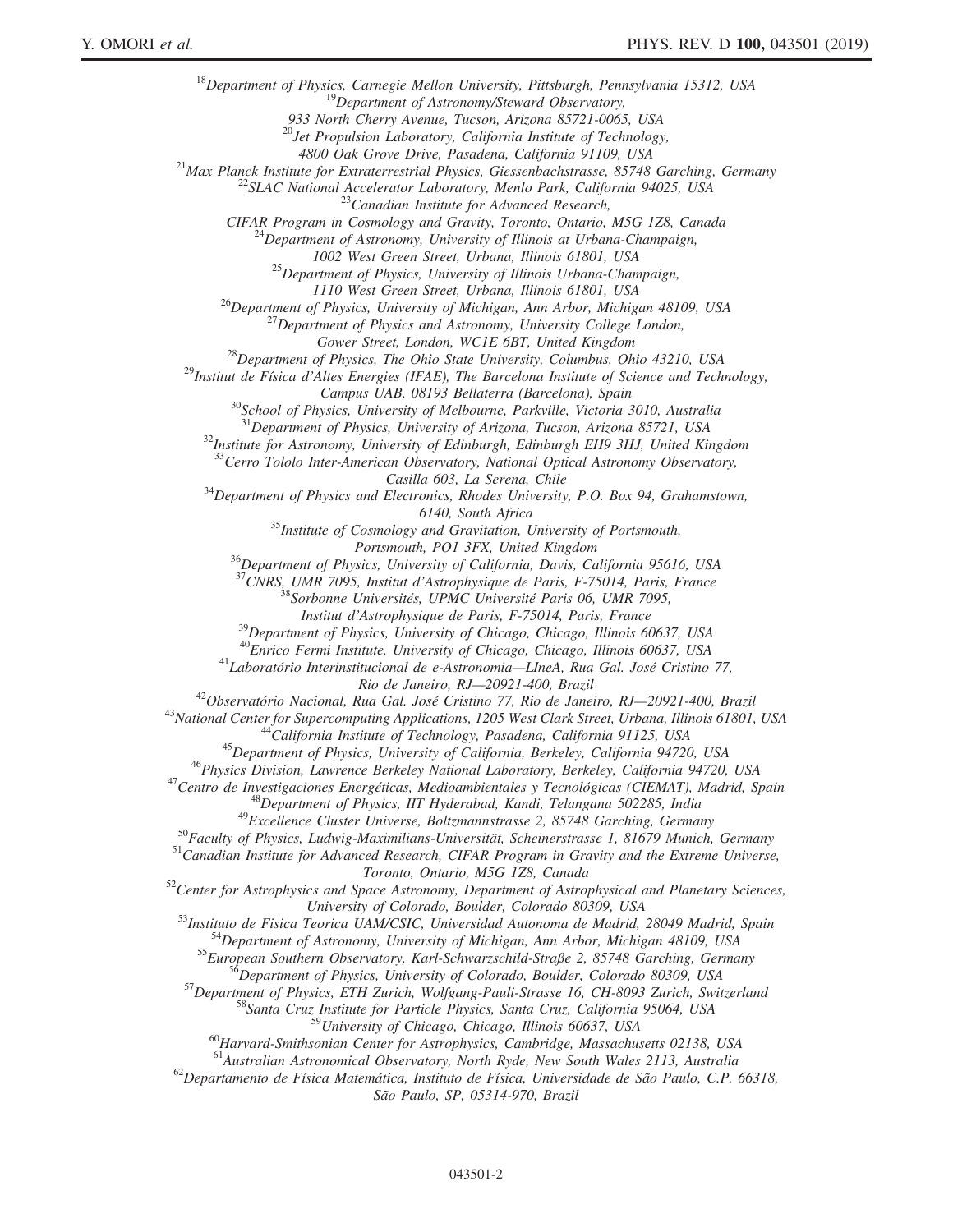$^{63}$ Institut d'Astrophysique de Paris, F-75014, Paris, France<br> $^{64}$ Steward Observatory, University of Arizona, 933 North Cherry Avenue, Tucson, Arizona 85721, USA

 $^{65}$ George P. and Cynthia Woods Mitchell Institute for Fundamental Physics and Astronomy, and

Department of Physics and Astronomy, Texas A&M University, College Station, Texas 77843, USA<br><sup>66</sup>Department of Astrophysical Sciences, Princeton University,

Peyton Hall, Princeton, New Jersey 08544, USA<br><sup>67</sup>Department of Physics, University of Chicago, Chicago, Illinois 6063, USA<br><sup>68</sup>Institució Catalana de Recerca i Estudis Avançats, E-08010 Barcelona, Spain

 $^{69}$ Dunlap Institute for Astronomy and Astrophysics, University of Toronto,

50 St. George Street, Toronto, Ontario, M5S 3H4, Canada<br><sup>70</sup>Department of Physics, University of Minnesota, Minneapolis, Minnesota 55455, USA

 ${}^{1}$ Department of Physics and Astronomy, Pevensey Building, University of Sussex,

Brighton, BN1 9QH, United Kingdom<br><sup>72</sup>Physics Department, Center for Education and Research in Cosmology and Astrophysics,

Case Western Reserve University, Cleveland, Ohio 44106, USA<br><sup>73</sup>Liberal Arts Department, School of the Art Institute of Chicago, Chicago, Illinois 60603, USA<sup>74</sup>School of Physics and Astronomy, University of Southampton, S

<sup>75</sup>Brandeis University, Physics Department, 415 South Street, Waltham, Massachusetts 02453, USA <sup>76</sup>Instituto de Física Gleb Wataghin, Universidade Estadual de Campinas,

13083-859, Campinas, SP, Brazil<br><sup>77</sup>Computer Science and Mathematics Division,

Oak Ridge National Laboratory, Oak Ridge, Tennessee 37831, USA

 $^{78}$ Department of Astronomy and Astrophysics, University of Toronto,

50 St. George Street, Toronto, Ontario, M5S 3H4, Canada<br><sup>79</sup>Berkeley Center for Cosmological Physics, Department of Physics, University of California,

and Lawrence Berkeley National Labs, Berkeley, California 94720, USA

(Received 2 November 2018; published 1 August 2019)

We measure the cross-correlation between REDMAGIC galaxies selected from the Dark Energy Survey (DES) year 1 data and gravitational lensing of the cosmic microwave background (CMB) reconstructed from South Pole Telescope (SPT) and *Planck* data over 1289 deg<sup>2</sup>. When combining measurements across multiple galaxy redshift bins spanning the redshift range of  $0.15 < z < 0.90$ , we reject the hypothesis of no correlation at  $19.9\sigma$  significance. When removing small-scale data points where thermal Sunyaev-Zel'dovich signal and nonlinear galaxy bias could potentially bias our results, the detection significance is reduced to 9.9σ. We perform a joint analysis of galaxy-CMB lensing cross-correlations and galaxy clustering to constrain cosmology, finding  $\Omega_{\rm m} = 0.276_{-0.029}^{+0.029}$  and  $S_8 = \sigma_8 \sqrt{\Omega_{\rm m}/0.3} = 0.800_{-0.094}^{+0.090}$ . We also perform two alternate analyses aimed at constraining only the growth rate of cosmic structure as a function of redshift, finding consistency with predictions from the concordance ΛCDM model. The measurements presented here are part of a joint cosmological analysis that combines galaxy clustering, galaxy lensing and CMB lensing using data from DES, SPT and Planck.

DOI: [10.1103/PhysRevD.100.043501](https://doi.org/10.1103/PhysRevD.100.043501)

# I. INTRODUCTION

<span id="page-2-0"></span>The cosmic microwave background (CMB) is one of the fundamental cosmological observables. Measurements of primary anisotropies in the CMB, sourced by fluctuations in the photon-baryon fluid at the time of recombination, have been used to place tight constraints on the physical properties of the Universe, most recently by the Planck satellite mission [\[1\].](#page-16-0)

In addition to the information contained in the primary CMB anisotropy, there is also a wealth of information in secondary anisotropies resulting from perturbations to CMB light after the time of recombination [\[2\]](#page-16-1). A particularly interesting source of secondary anisotropy is gravitational lensing, which causes the paths of photons from the last-scattering surface to be perturbed by the matter in the Universe (see the review by [\[3\]](#page-16-2)). These deflections, on the order of a few arcminutes [\[4\]](#page-16-3), alter the CMB primary anisotropies by redistributing power across different angular scales and producing a non-Gaussian component to the primordial distribution of temperature anisotropies. Measurement of this non-Gaussian structure can be used to infer the total amount of deflection that has occurred in a given direction [\[5,6\]](#page-16-4). High signal-to-noise measurements of CMB lensing have been obtained by several collaborations, including the Atacama Cosmology Telescope [\[7,8\]](#page-16-5), Planck [9–[11\]](#page-16-6),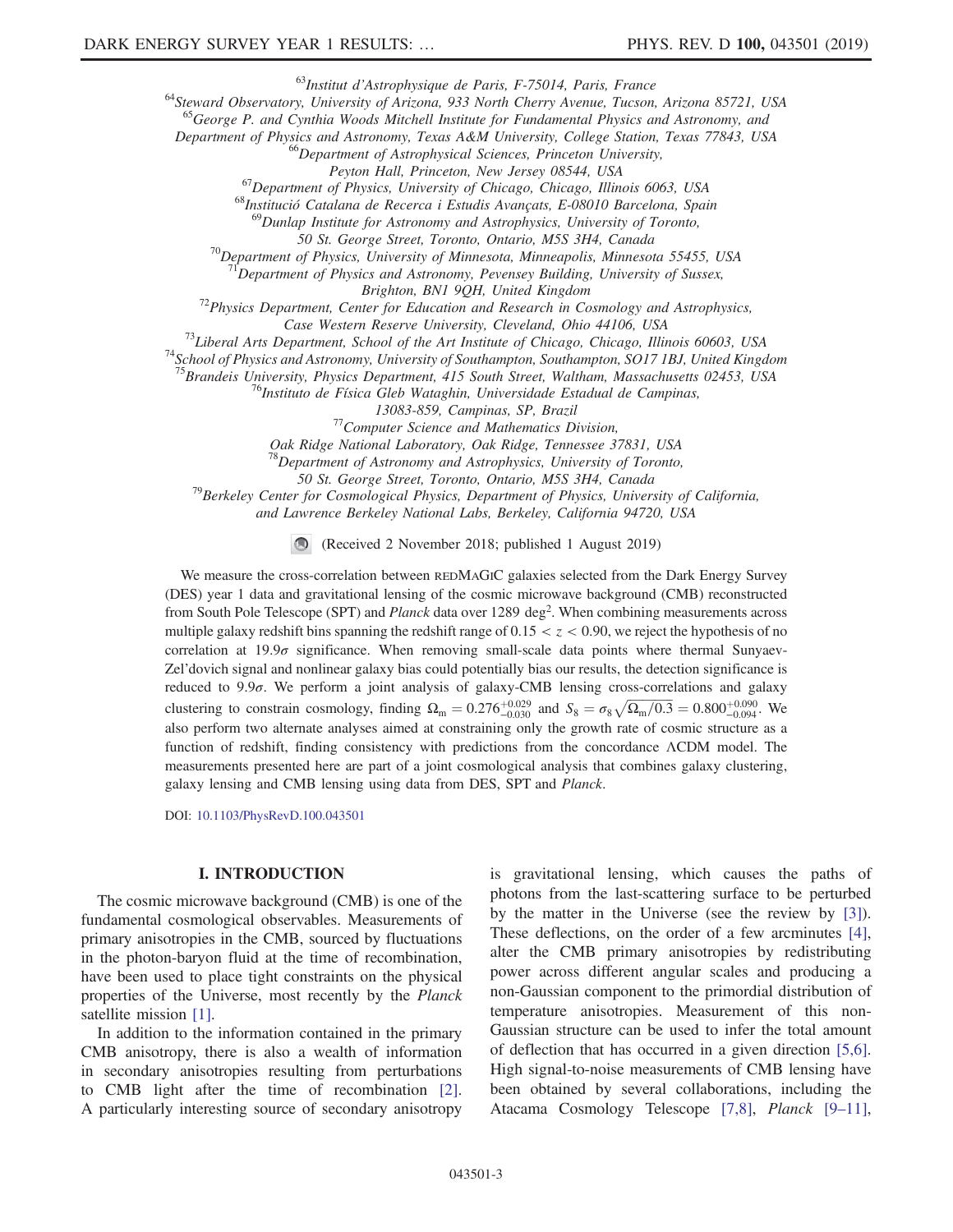POLARBEAR [\[12\]](#page-16-7), and the South Pole Telescope (SPT) [\[13](#page-16-8)–15].

The reconstructed CMB lensing signal is an integral of all deflections sourced by the large-scale structure between the last-scattering surface and us. Due to this projection, we cannot directly measure the evolution of structure along the line of sight by analyzing the lensing signal alone. However, the signal from CMB lensing can be crosscorrelated with tracers of the matter distribution, such as galaxy catalogs with known redshifts. This allows us to measure the growth of structure in the Universe across cosmic time.

Galaxy density-CMB lensing cross-correlations have been detected by several groups, using a variety of datasets. The first significant detection was reported by [\[16\]](#page-16-9) correlating WMAP data with radio galaxies from NRAO VLA Sky Survey [\[17\]](#page-16-10), which was later combined with other galaxy catalogs by [\[18\].](#page-16-11) Other recent galaxy-CMB lensing cross-correlation measurements include the cross-correlation with quasars [19–[22\],](#page-16-12) with optical, IR and radio galaxies [23–[32\],](#page-16-13) the cosmic infrared background [\[33](#page-17-0)–36], galaxy clusters [\[37,38\]](#page-17-1), and many others. The first tomographic cross-correlation analysis using multiple redshift bins from a single galaxy survey was carried out by [\[39\]](#page-17-2) (hereafter G16) using CMB lensing data from SPT and Planck and the Dark Energy Survey (DES) Science Verification (SV) galaxies.

In this work, we update the results of G16 by measuring the cross-correlations between galaxy density from the DES Year 1 (Y1) data and a CMB lensing reconstruction using a combination of SPT and Planck data in the SPT-SZ survey area.<sup>1</sup> The total area used in this work is nearly a factor of 10 larger than in G16. We find a highly significant detection of the correlation between galaxy density and CMB lensing. We subject the correlation function measurements and corresponding covariance estimates to several tests for systematic effects, finding that biases due to these systematic effects are negligible over the range of angular scales used for the main analysis.

We use the measured galaxy-CMB lensing crosscorrelations to extract cosmological information in several ways. First, assuming a fiducial cosmological model based on the results of [\[41\]](#page-17-3), we measure the amplitude of our measurement relative to this model. The amplitude we obtain from this procedure can be directly compared with similar constraints obtained in previous studies. Second, we infer the linear growth function over the redshift ranges that DES is sensitive to and compare that with the baseline ΛCDM model predictions derived from CMB observations. Two different approaches are used: (i) the  $D<sub>G</sub>$  estimator introduced in G16 and (ii) a method that allows us to marginalize over galaxy bias parameters and parameters associated with systematic measurement errors. Finally, we fix the lensing amplitude and growth-rate parameters to their ΛCDM values and simultaneously estimate cosmological and systematics parameters.

In some of these analyses, we perform joint fits to both the galaxy-CMB lensing cross-correlations and galaxy clustering measurements in order to break degeneracies with galaxy bias.

The measurements presented in this study are part of the joint analysis which also involves galaxy clustering, galaxy-galaxy lensing and cosmic shear measurements presented in [\[42\]](#page-17-4) and also galaxy weak lensing-CMB weak lensing correlation presented in [\[43\].](#page-17-5) The methods that will be used to combine these datasets are described in [\[44\]](#page-17-6), and the results are presented in [\[45\].](#page-17-7)

This paper is structured as follows. We first review in Sec. [II](#page-3-0) the theoretical foundations of CMB lensing and galaxy clustering; we then describe the DES, SPT and Planck data we use in Sec. [III](#page-4-0), and the analysis methods we follow in Sec. [IV.](#page-5-0) The tests for possible systematics are described in Sec. [V,](#page-8-0) and the main results of this paper, together with their cosmological implications, are presented in Sec. [VI](#page-10-0). We finally conclude in Sec. [VII.](#page-14-0)

# II. THEORY

<span id="page-3-0"></span>From the CMB lensing convergence  $\kappa_{\rm CMB}$  and galaxy overdensity  $\delta_{\rm g}$  fields, one can construct the auto- and crossangular power spectra, which can be written as a function of multipole  $\ell$  using the Limber approximation<sup>2</sup> as

$$
C^{\delta_{\rm g}^{i}\delta_{\rm g}^{i}}(\ell)=\int d\chi \frac{q_{\delta_{\rm g}^{i}}(\frac{\ell+\frac{1}{2}}{\chi},\chi)q_{\delta_{\rm g}^{i}}(\frac{\ell+\frac{1}{2}}{\chi},\chi)}{\chi^{2}}P_{\rm NL}\left(\frac{\ell+\frac{1}{2}}{\chi},z(\chi)\right),\tag{1}
$$

$$
C^{\delta_{\rm g}^i \kappa_{\rm CMB}}(\ell) = \int d\chi \frac{q_{\delta_{\rm g}^i}(\frac{\ell+\frac{1}{2}}{\chi},\chi) q_{\kappa_{\rm CMB}}(\chi)}{\chi^2} P_{\rm NL} \left(\frac{\ell+\frac{1}{2}}{\chi}, z(\chi)\right),\tag{2}
$$

where  $\chi$  is the comoving distance to redshift z,  $P_{NL}(k, z)$  is the nonlinear matter power spectrum, and the galaxy and CMB lensing kernels are, respectively,

$$
q_{\delta_{\rm g}^{i}}(k,\chi) = b_{\rm g}^{i}(k,z(\chi))\frac{n_{\rm g}^{i}(z(\chi))}{\bar{n}_{\rm g}^{i}}\frac{dz}{d\chi},\tag{3}
$$

$$
q_{\kappa_{\rm CMB}}(\chi) = \frac{3H_0^2 \Omega_{\rm m}}{2c^2} \frac{\chi}{a(\chi)} \frac{\chi^* - \chi}{\chi^*}.
$$
 (4)

<sup>&</sup>lt;sup>1</sup>G16 cross-correlated galaxies with CMB lensing maps from SPT and *Planck* separately, whereas in this study, a lensing map derived from a combined temperature map presented in [\[40\]](#page-17-8) is used.

 $2$ See [\[46\]](#page-17-9) for a discussion regarding the validity of the Limber approximation in the DES multiprobe framework.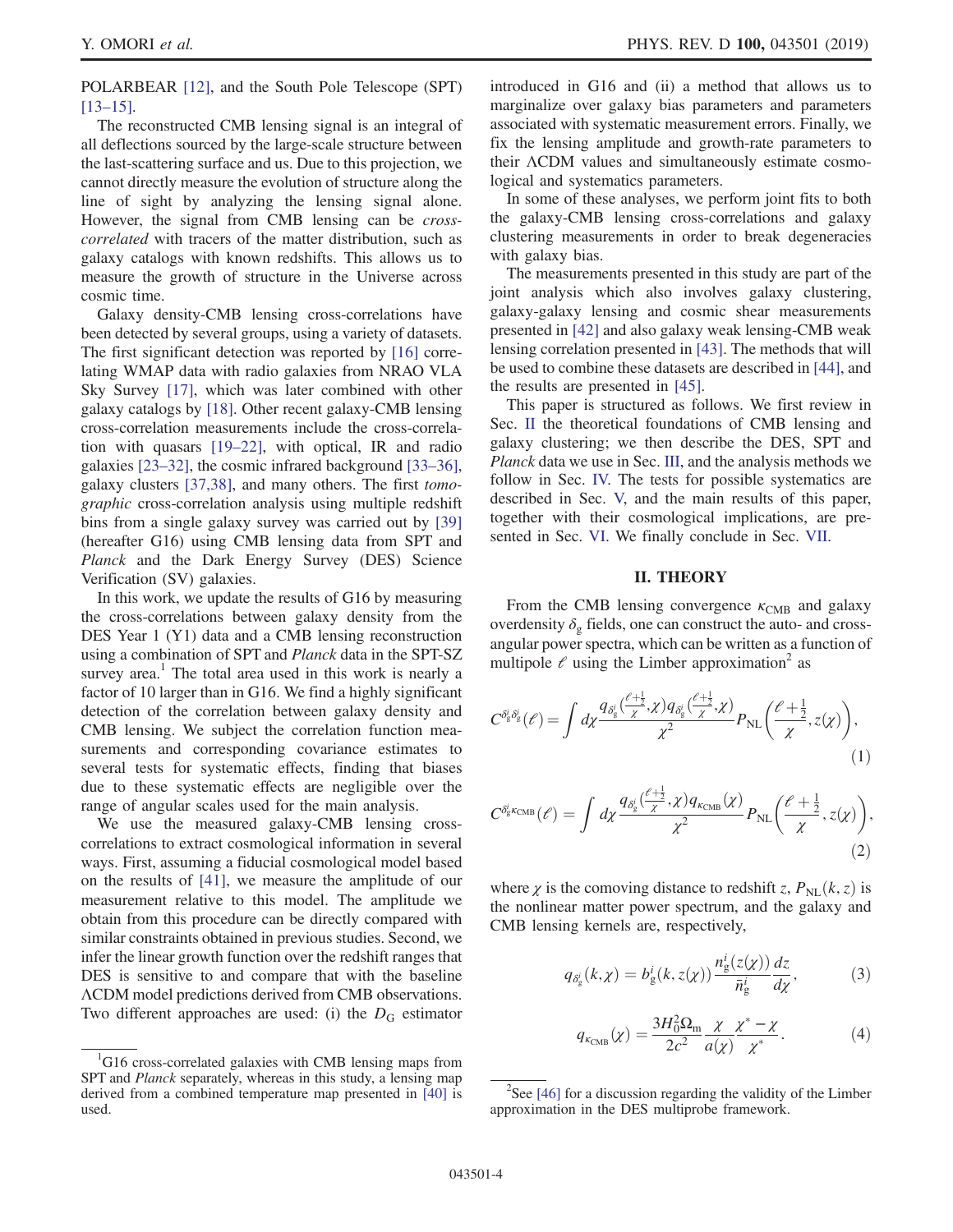Here  $b_g^i(k, z)$  is the galaxy bias,  $n_g^i(z)$  is the redshift<br>distribution of the *i*th galaxy sample with total density distribution of the ith galaxy sample with total density  $\bar{n}$ <sup>i</sup><sub>g</sub>, *a* is the cosmological scale factor, and  $\chi^*$  is the comoving distance to the horizon. We adopt a linear galaxy bias model (i.e., constant value for all values of  $k$ ) with a single galaxy bias  $b^i$  parameter for each galaxy redshift bin. Following [\[44,46\]](#page-17-6), we restrict the analysis to angular scales over which the linear bias approximation is accurate.

In order to be consistent with the filtering that has been applied to the CMB lensing maps (see Sec. [III B\)](#page-5-1), we multiply  $C^{\delta_g \kappa_{\rm CMB}}(\ell)$  by the filter function  $F(\ell)$ , given by

$$
F(\ell) = \begin{cases} \exp(-\ell(\ell+1)/\ell_{\text{beam}}^2), & \text{for } 30 < \ell < 3000, \\ 0, & \text{otherwise,} \end{cases}
$$
 (5)

where  $\ell_{\text{beam}} \equiv \sqrt{16 \ln 2}/\theta_{\text{FWHM}}$  and  $\theta_{\text{FWHM}} = 5.4'$ . The Gaussian filtering is equivalent to convolving the CMB Gaussian filtering is equivalent to convolving the CMB lensing maps with a Gaussian beam of full width at half maximum  $\theta_{FWHM}$ .

<span id="page-4-2"></span>The harmonic-space expression above can be rewritten in position space by applying a Legendre transformation, yielding the two-point correlation functions between two fields a and b:

$$
w^{ab}(\theta) = \sum_{\ell=0}^{\infty} \left(\frac{2\ell+1}{4\pi}\right) P_{\ell}(\cos\theta) C^{ab}(\ell) F(\ell), \quad (6)
$$

where  $a, b \in \{\delta_{g}^{i}, \kappa_{\text{CMB}}\}, P_{\ell}$  are the Legendre polynomials, and the summation can be truncated to  $\ell_{\text{max}} \sim 10^4$  for the angular scales of interest.

Following [\[44,46\],](#page-17-6) we model potential biases in the estimation of the galaxy redshift distributions using a single additive bias parameter for each galaxy redshift bin. The galaxy  $n(z)$  is modified via

$$
n_{\text{g,unbiased}}^i(z) = n_{\text{g}}^i(z - \Delta_{z,\text{g}}^i),\tag{7}
$$

where  $\Delta_{z,g}^i$  is the bias parameter. The biased  $n_g^i(z)$  is then<br>propagated to the  $C^{\delta_{\alpha}K_{\text{CMB}}(\mathcal{L})}$  as described above propagated to the  $C^{\delta_g \kappa_{\rm CMB}}(\ell)$  as described above.

We calculate the power spectrum using the Boltzmann code CAMB<sup>3</sup> [\[48,49\]](#page-17-10) with the Halofit extension to nonlinear scales [\[50,51\]](#page-17-11) and the [\[52\]](#page-17-12) neutrino extension.

### III. DATA

### A. Galaxy samples

<span id="page-4-3"></span><span id="page-4-0"></span>Our analysis relies on data from first-year DES observations, which were taken between August 2013 and February 2014. The photometry and production of the science-grade "gold" catalog are described in [\[53\]](#page-17-13). The total footprint of Y1 observations with an exposure time > 90 s per filter and a valid photometric calibration covers

<span id="page-4-1"></span>TABLE I. Summary statistics of the DES red-sequence galaxy samples (REDMAGIC) used throughout this paper. The effective sky area covered by these samples is  $1289 \text{ deg}^2$ .

| Luminosity     | Redshift range | $\bar{n}^i_{\rm g}$ |
|----------------|----------------|---------------------|
| $L > 0.5L_{*}$ | $0.15 - 0.30$  | 61913               |
|                | $0.30 - 0.45$  | 158 616             |
|                | $0.45 - 0.60$  | 234 204             |
| $L > 1.0L_*$   | $0.60 - 0.75$  | 139 707             |
| $L > 1.5L_{*}$ | $0.75 - 0.90$  | 41 270              |
| Total          | $0.15 - 0.90$  | 635710              |

more than 1800 deg<sup>2</sup>, which is reduced to ~1500 deg<sup>2</sup> after masking for bright stars and other poor-quality regions, including the Large Magellanic Cloud.

For the galaxy sample in this work, we use the lens galaxy catalog from [\[42\].](#page-17-4) The large-scale clustering properties of these galaxies are described in detail in [\[54\]](#page-17-14). This galaxy catalog was generated using the REDMAGIC algorithm [\[55\]](#page-17-15), which is designed to find red-sequence galaxies in photometric data. The resulting galaxy sample has a photometric redshift uncertainty of  $\sigma_z/(1+z) \leq 2\%$ , over the entire redshift range  $0.15 < z < 0.90$  used in this analysis. We split this into five tomographic bins of width  $\Delta z = 0.15$ , as shown in Table [I](#page-4-1).

REDMAGIC produces luminosity-thresholded samples of constant comoving densities to avoid density variations that may lead to biases in clustering analyses. Therefore, setting the luminosity threshold high leads to a sample with lower overall output number density. Following [\[54\]](#page-17-14), we use three different luminosity cuts  $(L > 0.5L_*, L > 1.0L_*)$ , and  $L > 1.5L$ ); using a lower luminosity threshold for the  $L > 1.5L_*$ ); using a lower luminosity threshold for the three low redshift hins allows for a higher number density three low redshift bins allows for a higher number density in these redshift bins while the two higher redshift bins require a higher luminosity cut to produce a sample with uniform density across the footprint.

We estimate the redshift distributions of our galaxy samples by assuming a Gaussian redshift probability distribution function (PDF) for each object given the best-fit values for the redshift and associated error produced by the REDMAGIC algorithm. We then obtain an overall estimate of the  $n_g^i(z)$  of the samples by stacking these<br>Gaussian probability distribution functions. We show the Gaussian probability distribution functions. We show the derived redshift distributions in Fig. [1](#page-5-2), from which it can be seen that the number of galaxies increases with redshift at low redshift because of the increasing volume and decreases thereafter due to the brighter luminosity cuts imposed.

As done in [\[54\]](#page-17-14), the galaxy mask is constructed from the REDMAGIC galaxy catalog over the SPT contiguous region by excluding areas outside the survey footprint, bad-quality regions, and pixels with an observed coverage fraction smaller than 80%. For the pixels with coverage fraction above this threshold, we assign to each mask pixel  $i$  its coverage fraction  $f_i$  and use this value as a weight in the

 ${}^{3}$ See Ref. [\[47\].](#page-17-16)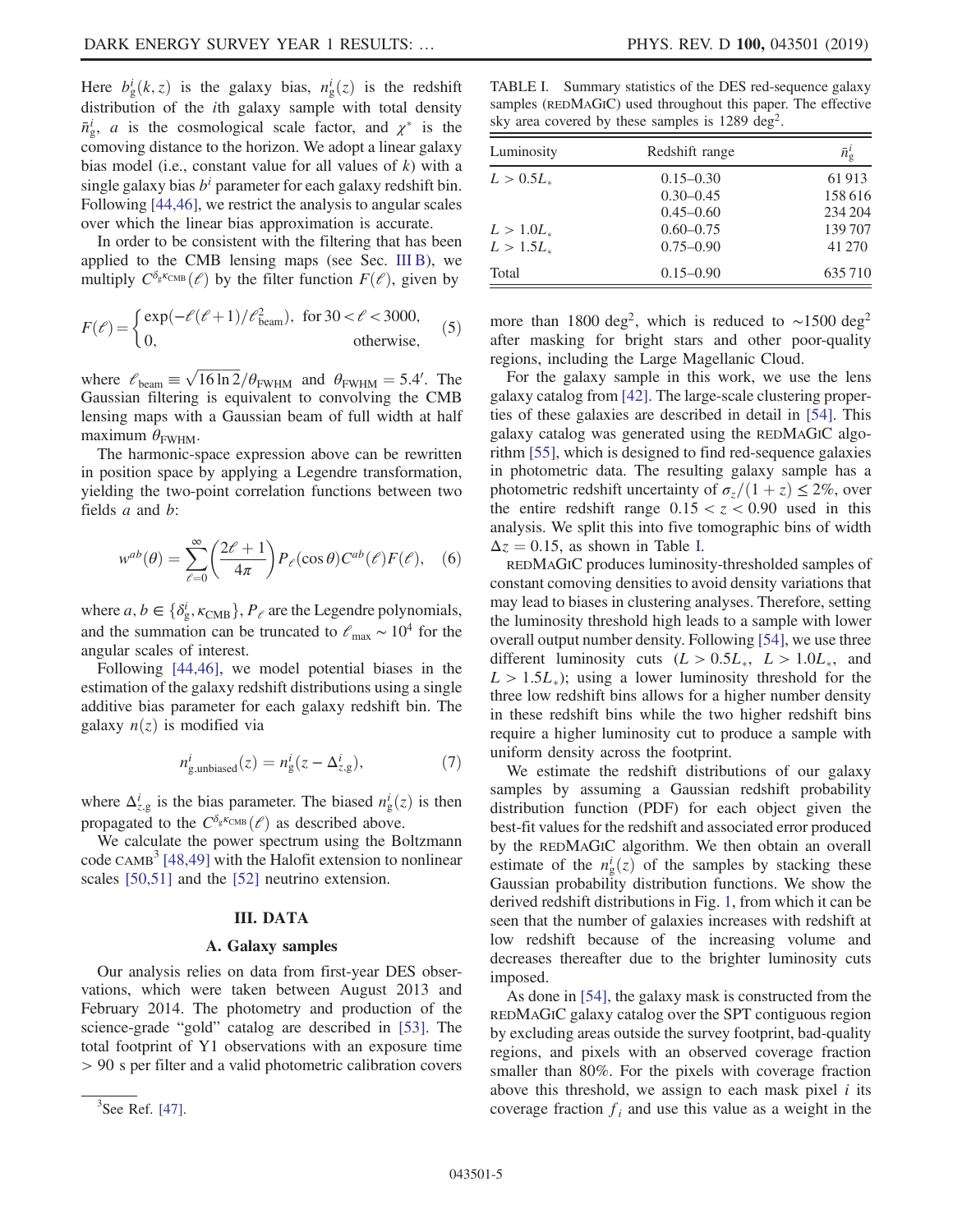<span id="page-5-2"></span>

FIG. 1. Estimated redshift distribution of the REDMAGIC sample for the five tomographic bins used in this analysis. These are obtained by stacking Gaussian PDFs with mean equal to the REDMAGIC redshift prediction and standard deviation equal to the resulting redshift error. Each distribution is normalized to give the total number of galaxies in each bin. The CMB lensing efficiency  $q_{\kappa_{\rm CMB}}$  is shown in black for comparison.

clustering measurements that follow. In order to ensure the uniformity of the galaxy samples, we only use the fraction of the sky where the  $L = 0.5(1.0, 1.5)L_*$  galaxy sample is complete up to  $z = 0.6(0.75, 0.90)$ . We multiply this mask complete up to  $z = 0.6(0.75, 0.90)$ . We multiply this mask with the  $\kappa_{\rm CMB}$  mask, which results in a combined mask with an effective area of  $1289 \text{ deg}^2$ .

## B. CMB lensing maps

<span id="page-5-1"></span>The CMB weak lensing map used in this analysis is described by [\[15\]](#page-16-14), and we give a brief description here. The lensing map is derived from an inverse variance weighted combination of SPT 150 GHz and Planck 143 GHz temperature data over the SPT-SZ survey region  $(20<sup>h</sup>$  to  $7<sup>h</sup>$  in right ascension and from  $-65^{\circ}$  to  $-40^{\circ}$  in declination; see, e.g., [\[56\]](#page-17-17)).

Modes in this combined temperature map with  $\ell < 100$ and  $\ell > 3000$  are removed to avoid foreground contamination. Point sources in the flux density range  $50 < F_{150} <$ 500 mJy  $(F_{150} > 500$  mJy) in the 150 GHz band are masked with an aperture of radius  $6'$  (9'), while sources in the flux density range  $6.4 < F_{150} < 50$  mJy are inpainted—the objects are masked and filled in with fluctuations similar to the CMB plus noise. Clusters from the SPT-detected sample of [\[57\]](#page-17-18) with detection significance  $S/N > 6$  are also masked with an aperture of  $r = 5'$ . The quadratic estimator<br>technique [5] is then applied to the combined temperature technique [\[5\]](#page-16-4) is then applied to the combined temperature map to reconstruct a filtered lensing map. Simulations are then used to debias and renormalize the amplitude of the lensing map. In constructing the lensing map, we use the lensing multipole range of  $30 < \ell < 3000$  and apply a Gaussian smoothing of  $\theta_{\text{FWHM}} = 5.4'$  to the map. The lowpass filter is applied to suppress foreground contamination, while the high-pass filter is applied to remove modes we measure poorly in the data. When calculating the correlation functions, we apply an additional stricter mask that removes all the clusters with detection significance  $> 5$  listed in [\[57\]](#page-17-18) and DES REDMAPPER clusters with richness  $\lambda > 80$  as well as point sources with flux density range  $6.4 < F_{150} <$ 50 mJy (which were inpainted prior to the reconstruction), in addition to that mask that was applied prior to the lensing reconstruction step.

By masking massive clusters in the CMB lensing map, we remove regions of high contamination by the thermal Sunyaev-Zel'dovich effect (tSZ) [\[58\].](#page-17-19) However, we also induce a secondary bias due to masking regions of high lensing convergence. It was shown in [\[44\]](#page-17-6) that this secondary bias is small compared to other systematic effects such as tSZ.

## IV. METHODS

<span id="page-5-0"></span>We measure the clustering of the galaxies and their correlations with the CMB lensing maps in position space. Note that we take an approach slightly different from G16 here, and no smoothing is applied to the galaxy density maps. This smoothing only needs to be applied to the CMB lensing map in order to cut off the high level of noise that would otherwise leak from the high multipoles down to larger scales when transforming from harmonic to position space. The same smoothing was applied also to the galaxy overdensity maps in G16 for consistency, but this had the unwanted consequence of then spreading the shot-noise contribution (which in position space is normally confined to the zero-separation bin) out to larger angular separations, thus requiring a more complex modeling (see Appendix B of G16).

## A. Correlation function

We measure both the autocorrelation of the galaxy density field and the cross-correlation between galaxies and  $\kappa_{\rm CMB}$ . The former is calculated using the Landy-Szalay estimator [\[59\]](#page-17-20):

$$
w^{\delta_{\rm g}\delta_{\rm g}}(\theta_{\alpha}) = \frac{DD(\theta_{\alpha}) - 2DR(\theta_{\alpha}) + RR(\theta_{\alpha})}{RR(\theta_{\alpha})},\qquad(8)
$$

with

$$
DD(\theta_{\alpha}) = \frac{1}{N_{\theta_{\alpha}}^{DD}} \sum_{i=1}^{N_{\text{gal}}} \sum_{j=1}^{N_{\text{gal}}} \eta_i^D \eta_j^D \Theta_{\alpha} (\hat{\theta}^i - \hat{\theta}^j), \qquad (9)
$$

$$
DR(\theta_{\alpha}) = \frac{1}{N_{\theta_{\alpha}}^{DR}} \sum_{i=1}^{N_{\text{gal}}} \sum_{j=1}^{N_{\text{rand}}} \eta_i^D \eta_j^R \Theta_{\alpha} (\hat{\theta}^i - \hat{\theta}^j), \qquad (10)
$$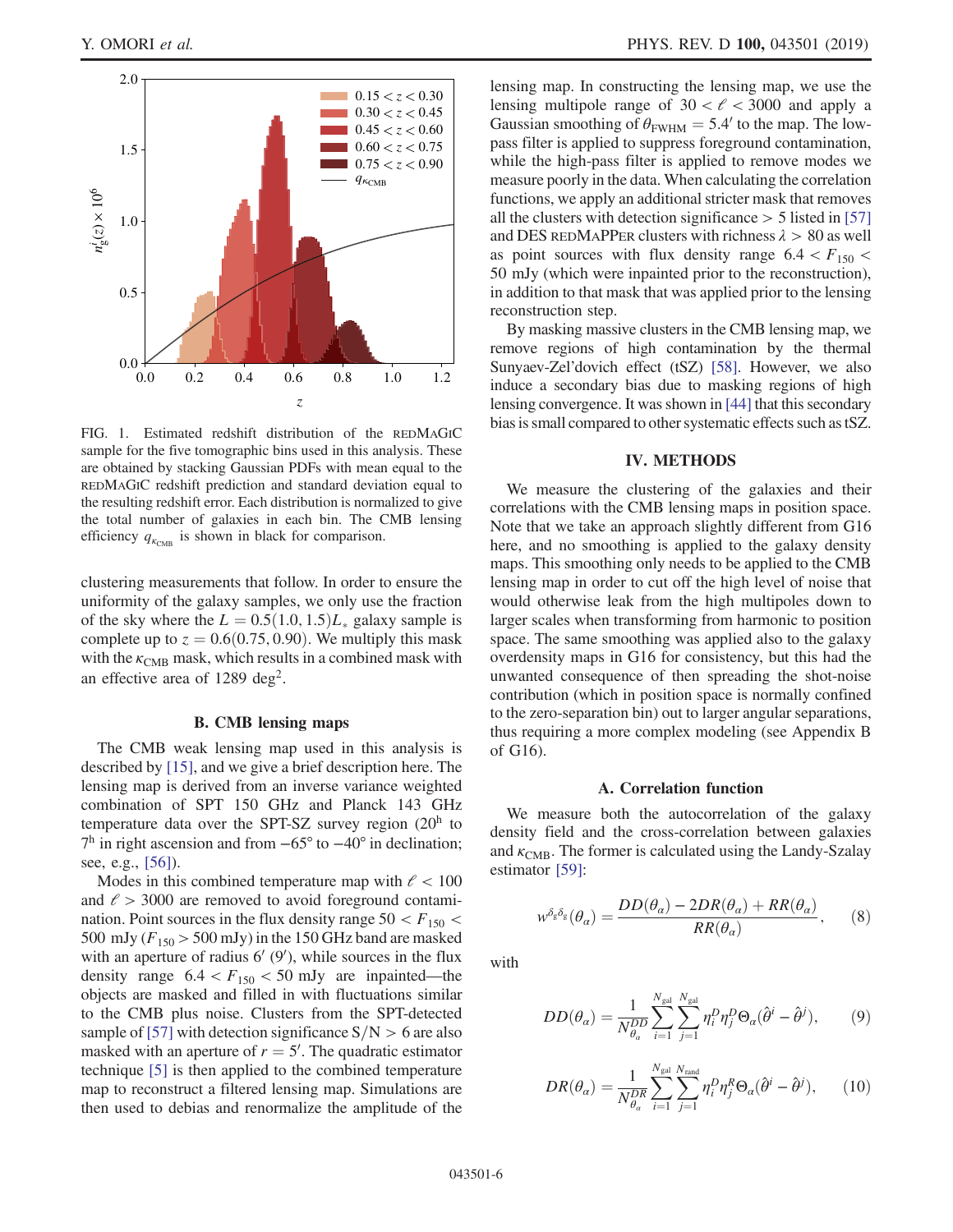$$
RR(\theta_{\alpha}) = \frac{1}{N_{\theta_{\alpha}}^{RR}} \sum_{i=1}^{N_{\text{rand}}} \sum_{j=1}^{N_{\text{rand}}} \eta_i^R \eta_j^R \Theta_{\alpha} (\hat{\theta}^i - \hat{\theta}^j), \qquad (11)
$$

where  $\eta^D$  are the weights for the individual galaxies determined from cross-correlation with systematic maps (for randoms  $\eta^R = 1$ , see [\[54\]](#page-17-14) for further details),  $N_\theta$  are the total number of pairs of a given type [data-data (DD), datarandom  $(DR)$ , random-random  $(RR)$ ] in a given angular bin  $\theta_{\alpha}$ , and  $\Theta_{\alpha}(\hat{\theta}^i - \hat{\theta}^j)$  is 1 if a pair lies at an angular distance  $\theta$  within the angular bin  $\alpha$  and 0 otherwise. Random galaxies within the angular bin  $\alpha$  and 0 otherwise. Random galaxies are generated uniformly over the union of the galaxy and  $\kappa_{\rm CMB}$  masks and are included in the random catalog with probabilities matching the weight  $f_i$  at the pixel which the random galaxies fall onto.<sup>4</sup>

For the correlation function between a galaxy catalog and a pixellated map such as the CMB lensing convergence map, the correlation function is calculated using

$$
w^{\delta_{\rm g} \kappa_{\rm CMB}}(\theta_a) = D\kappa_{\rm CMB}(\theta_a) - R\kappa_{\rm CMB}(\theta_a),\qquad(12)
$$

with

$$
D\kappa_{\rm CMB}(\theta_{\alpha}) = \frac{1}{N_{\theta_{\alpha}}^{D\kappa_{\rm CMB}}} \sum_{i=1}^{N_{\rm gal}} \sum_{j=1}^{N_{\rm pix}} \eta_i^D \eta_j^{\kappa_{\rm CMB}} \kappa_{\rm CMB,j} \Theta_{\alpha}(\hat{\theta}^i - \hat{\theta}^j),
$$
\n(13)

$$
R\kappa_{\rm CMB}(\theta_a) = \frac{1}{N_{\theta_a}^{R\kappa_{\rm CMB}}} \sum_{i=1}^{N_{\rm rand}} \sum_{j=1}^{N_{\rm pix}} \eta_i^R \eta_j^{\kappa_{\rm CMB}} \kappa_{\rm CMB,j} \Theta_a(\hat{\theta}^i - \hat{\theta}^j),
$$
\n(14)

where  $\eta_j^{\kappa_{\text{CMB}}}$  is the value of the mask and  $\kappa_{\text{CMB},j}$  is the value of convergence at the *j*th pixel.<sup>5</sup> In measuring the autocorrelation of galaxy density, we use 20 bins equally spaced in logarithm between  $2.5' < \theta < 250'$ ; these angular bins are consistent with those of [\[54\]](#page-17-14). For  $w^{\delta_g \kappa_{CMB}}(\theta)$ , we use ten equally log-spaced angular bins over the same angular range due to the higher noise levels of this measurement. The measurements in both cases are carried out using the TREECORR package [\[60\].](#page-17-21)

Unlike G16, we do not perform a harmonic analysis in this paper since the other DES-Y1 two-point analyses are all conducted in position space, and our goal is to combine our measurements with those. We note that  $C(\ell)$  estimators allow one to get a complementary understanding of systematics to those affecting the position-space estimators and are expected to yield consistent results in terms of significance of the cross-correlation signal and corresponding cosmological implications (as discussed in detail in G16).

## B. Angular scale cuts

<span id="page-6-0"></span>Our model for the correlation functions ignores several potential complications, such as the effects of tSZ bias in the CMB lensing map, the effects of nonlinear galaxy bias, and the effects of baryons on the matter power spectrum. In order to minimize biases to the inferred cosmological parameters in our analysis, we remove measurements at angular scales that we expect to be significantly impacted by these effects.

The choices of these angular scale cuts employed here were motivated for the analyses of  $w^{\delta_g \delta_g}(\theta)$  and  $w^{\delta_g \kappa_{CMB}}(\theta)$ in [\[44,46\].](#page-17-6) The scale cuts were determined by introducing unmodeled effects into simulated data vectors and performing simulated likelihood analyses to infer parameter biases. The scale cuts ultimately chosen in [\[44,46\]](#page-17-6) were determined based on the joint analysis of two-point functions between the galaxy density, galaxy lensing and CMB lensing. Since the analysis of a single correlation function such as  $w^{\delta_g \kappa_{\rm CMB}}(\theta)$ —will necessarily be less constraining, by adopting these scale cuts in this analysis we are being conservative. It was shown in [\[44\]](#page-17-6) that with these scale cuts, the bias on the cosmological parameter constraints will be less than  $0.4\sigma$ , where  $\sigma$  represents the statistical uncertainty on the parameters.

The scale cut choices motivated by [\[44,46\]](#page-17-6) result in removing from the galaxy-CMB lensing cross-correlation angular scales that are smaller than

$$
\theta_{\min}^{\delta_g \kappa_{\rm CMB}} = [15', 25', 25', 15', 15'] \tag{15}
$$

for the five redshift bins. The corresponding scale cuts for the galaxy autocorrelations are [\[54\]](#page-17-14)

$$
\theta_{\min}^{\delta_{\rm g}\delta_{\rm g}} = [45', 25', 25', 15', 15'].
$$
 (16)

### C. Covariance matrix

It was shown by G16 that several covariance matrix estimators (including a Gaussian analytic covariance in harmonic space) yield consistent results for the galaxy-CMB lensing correlation. Based on this comparison and the analysis of [\[46\],](#page-17-9) we decided to use an analytic covariance estimate described in [\[46\],](#page-17-9) but extended to include CMB lensing cross-correlations as described by [\[44\]](#page-17-6). Briefly, this estimator is a sum of Gaussian covariance and non-Gaussian terms based on a halo-model approach (which includes the trispectrum term and the supersample covariance). We additionally modify the term of this covariance that involves correlations between  $\kappa_{\rm CMB}$  noise and  $\delta_{\rm g}$  noise,

 $4$ Here, we only consider the weights coming from the *galaxy* mask, although both the galaxy and  $\kappa_{\rm CMB}$  masks are used to determine the valid pixels.

Here, we only consider the weights coming from the  $\kappa_{\rm CMB}$ mask, although both the galaxy and  $\kappa_{\rm CMB}$  masks are used to determine the valid pixels.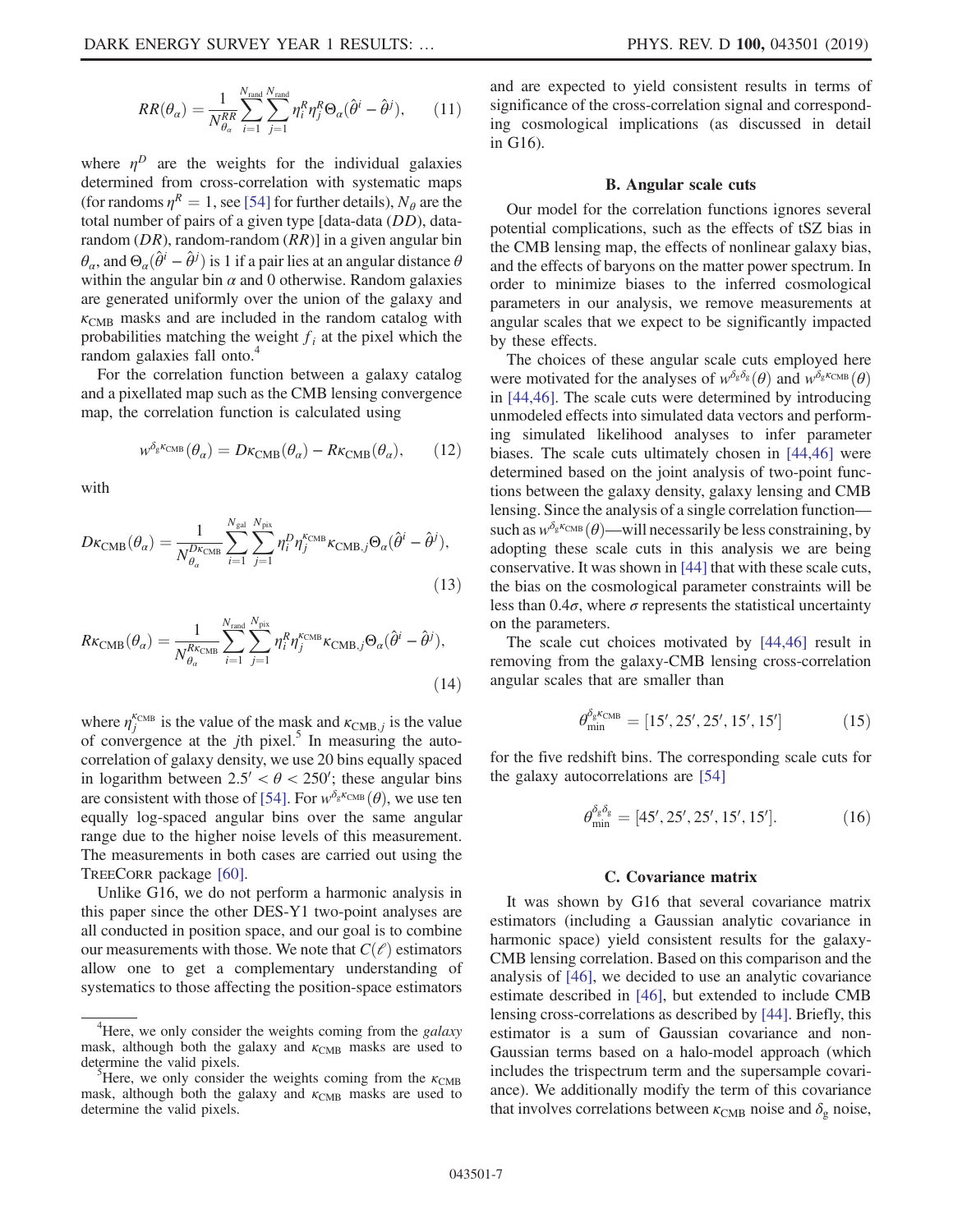to take into account the survey geometry. This is done by replacing the analytic noise-noise covariance (which is calculated based on the galaxy number density and survey area only) with the covariance calculated from correlating Gaussian realizations of the  $\kappa_{\rm CMB}$  map and the galaxy random catalog using the survey mask. This correction increases the diagonal elements of the analytic covariance by ∼10% for  $w^{\delta_g \kappa_{\rm CMB}}(\theta)$ . We compare this theoretical covariance estimate to a data-based jackknife estimate of the covariance in the Appendix.

### D. Parameter constraints

The cross-correlation between galaxy density and the CMB convergence map contains cosmological information. To extract this information, we assume that the likelihood of the measured data vector  $\hat{d}$  given a model  $\vec{m}$  is Gaussian:

$$
\ln \mathcal{L}(\vec{d}|\vec{m}(\vec{p})) = -\frac{1}{2} \sum_{ij}^{N} (d_i - m_i(\vec{p})) \mathbf{C}_{ij}^{-1} (d_j - m_j(\vec{p})),
$$
\n(17)

where  $N$  is the number of points in the data and model vectors. The posteriors on the model parameters are given by

$$
P(\vec{m}(\vec{p})|\vec{d}) \propto \mathcal{L}(\vec{d}|\vec{m}(\vec{p}))P_{\text{prior}}(\vec{p}),\tag{18}
$$

where  $P_{\text{prior}}(\vec{p})$  is the prior on the model parameters.

## 1. Galaxy bias and lensing amplitude constraints

Assuming the cosmological model is tightly constrained, joint measurement of  $w^{\delta_g \kappa_{\text{CMB}}}(\theta)$  and  $w^{\delta_g \delta_g}(\theta)$  allows us to simultaneously constrain galaxy bias  $b$  and an overall multiplicative bias in the  $\kappa_{\text{CMB}}$  map, which we call  $A_{\kappa}$ . This is possible because the amplitude of the galaxy-CMB lensing cross-correlation scales with  $bA_{k}$ , while the amplitude of the galaxy clustering correlation function scales with  $b^2$ .

We consider two scenarios along these lines while fixing the cosmological model to the fiducial model introduced in Sec. [I.](#page-2-0) In the first scenario we fix  $A_k = 1$  and constrain the galaxy bias in each redshift bin while marginalizing over the photo-z uncertainties. The second scenario is identical to the first, but we let  $A_k$  be free. In both cases we adopt the priors on systematics parameters presented in Table [II.](#page-7-0)

## 2. Growth function

<span id="page-7-1"></span>We use the measured correlation functions to constrain the cosmological growth function using two different methods. For both of these methods we assume  $A_k = 1$ .

The first approach is the procedure introduced in G16 (also applied in [\[62\]](#page-17-22)), which we compute here to compare

<span id="page-7-0"></span>TABLE II. The fiducial parameter values and priors for cosmological and nuisance parameters used in this analysis. Square brackets denote a flat prior over the indicated range, while parentheses denote a Gaussian prior of the form  $\mathcal{N}(\mu, \sigma)$ . The Gaussian priors on photo-z errors are determined by [\[61\]](#page-17-23). The fiducial cosmological parameter values are taken from the [\[41\],](#page-17-3) but here we assume three massive neutrinos to stay consistent with other DES-Y1 analyses. For the photo-z bias, peaks of the posterior distributions in the DES joint galaxy clustering and lensing analysis [\[42\]](#page-17-4) are used as fiducial values.

| Parameter             | Fiducial                              | Prior             |
|-----------------------|---------------------------------------|-------------------|
| Cosmology             |                                       |                   |
| $\Omega_{\rm m}$      | 0.309                                 | [0.1, 0.9]        |
| $A_{\rm s}/10^{-9}$   | 2.14                                  | [0.5, 5.0]        |
| $n_{\rm s}$           | 0.967                                 | [0.87, 1.07]      |
| W                     | $-1.0$                                | Fixed             |
| $\Omega_{\rm h}$      | 0.0486                                | [0.03, 0.07]      |
| $h_0$                 | 0.677                                 | [0.55, 0.91]      |
| $\Omega_{\nu}h^2$     | $6.45 \times 10^{-4}$                 | [0.0006, 0.01]    |
| $\Omega_{\rm K}$      | $\overline{0}$                        | Fixed             |
| $\tau$                | 0.066                                 | Fixed             |
| Growth amplitude      |                                       |                   |
| $A_{\rm D}$           | 1.0                                   | [0.1, 4.0]        |
| Lensing amplitude     |                                       |                   |
| $A_{\kappa}$          | 1.0                                   | [0.1, 4]          |
| Galaxy bias           |                                       |                   |
| $h^{i}$               | 1.45, 1.55, 1.65, 1.8, 2.0 [0.8, 3.0] |                   |
| Lens photo- $z$ error |                                       |                   |
| $\Delta^1_{z,g}$      | 0.010                                 | (0.008, 0.007)    |
| $\Delta_{z,g}^2$      | $-0.004$                              | $(-0.005, 0.007)$ |
| $\Delta_{z,g}^3$      | 0.009                                 | (0.006, 0.006)    |
| $\Delta_{z,g}^4$      | 0.001                                 | (0.0, 0.01)       |
| $\Delta_{z,g}^5$      | 0.0                                   | (0.0, 0.01)       |

with that analysis. For this method, we fix all the cosmological and nuisance parameters to the fiducial values listed in Table [II.](#page-7-0) We define the growth-removed auto- and crossspectra, indicated with a slashed symbol, via

$$
\mathcal{L}^{\delta_{\rm g}\delta_{\rm g}}(\mathcal{C}) = \int d\chi \frac{q_{\delta_{\rm g}}^i(\frac{\mathcal{C}+\frac{1}{2}}{\chi},\chi) q_{\delta_{\rm g}}^i(\frac{\mathcal{C}+\frac{1}{2}}{\chi},\chi)}{\chi^2 D^2[z(\chi)]} P_{\rm NL}\left(\frac{\mathcal{C}+\frac{1}{2}}{\chi},z(\chi)\right),\tag{19}
$$

$$
\mathcal{L}^{\delta_{\rm g}\kappa_{\rm CMB}}(\ell) = \int d\chi \frac{q_{\delta_{\rm g}}^i(\frac{\ell+\frac{1}{2}}{\chi},\chi)q_{\kappa_{\rm CMB}}(\chi)}{\chi^2 D^2[z(\chi)]} P_{\rm NL}\bigg(\frac{\ell+\frac{1}{2}}{\chi},z(\chi)\bigg),\tag{20}
$$

where  $D(z)$  is the linear growth function. The angular power spectra are then transformed into  $w(\theta)$  using Eq. [\(6\)](#page-4-2),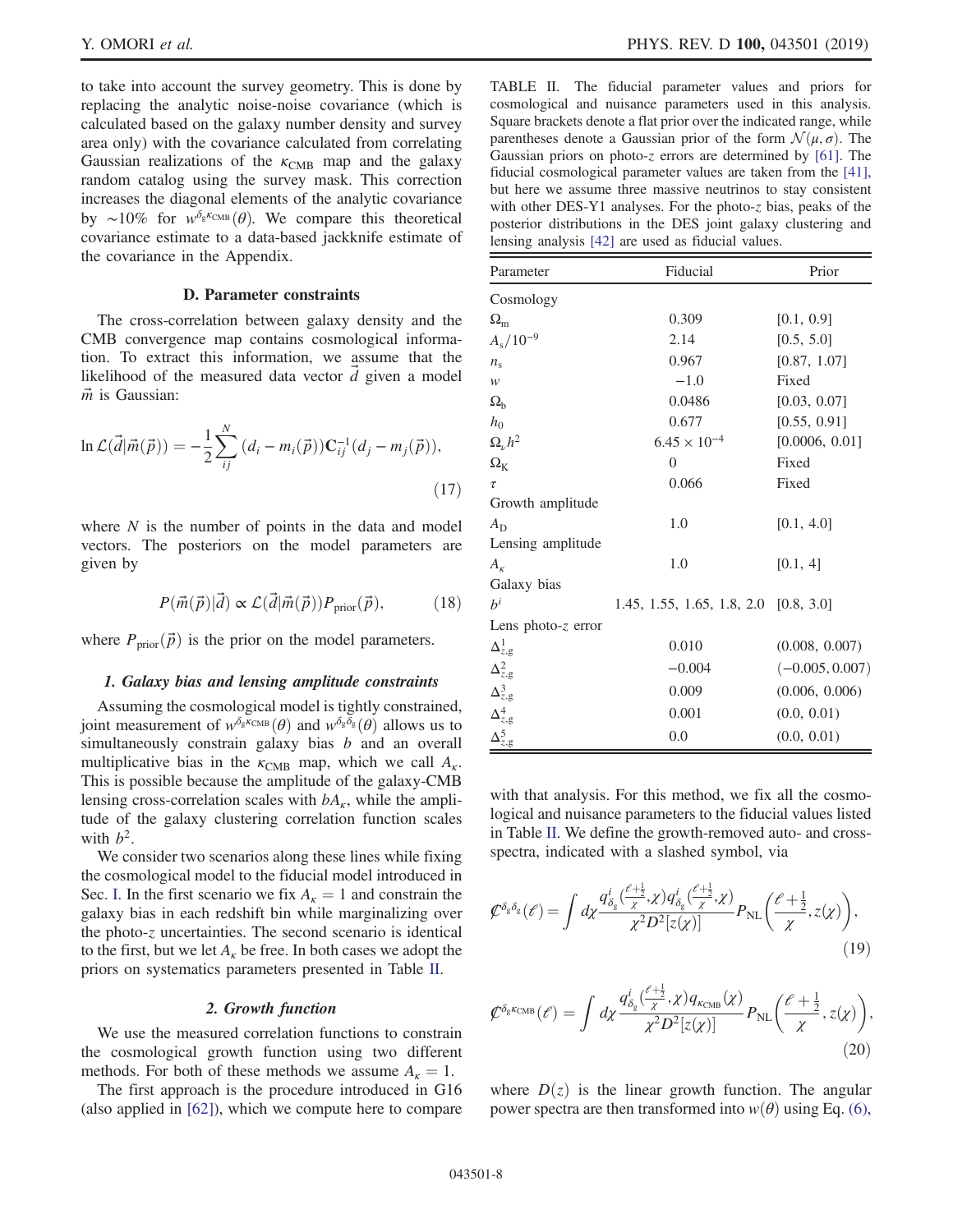and our growth estimator is given by the ratio between<sup>6</sup> the observed and theoretical slashed correlation functions, averaged over a range of angular scales  $[\theta_{D_G}^{\text{min}}, \theta_{D_G}^{\text{max}}]$ :

$$
D_{\rm G} = \left\langle \frac{\omega_{\rm observed}^{\delta_{\rm g} K_{\rm CMB}}}{\omega_{\rm theoretical}^{\delta_{\rm g} K_{\rm CMB}}(\theta)} \sqrt{\frac{\omega_{\rm theoretical}^{\delta_{\rm g} \delta_{\rm g}}(\theta)}{\omega_{\rm observed}^{\delta_{\rm g} \delta_{\rm g}}(\theta)}} \right\rangle_{\theta_{\rm D_G}^{\rm min} < \theta < \theta_{\rm DG}^{\rm max}}.
$$
 (21)

We measure this quantity for the five tomographic bins, which allows us to measure the evolution of the growth function in redshift bins [i.e.,  $D_G(z_i)$ ]. The advantage of this estimator is that the measured quantity is independent of galaxy bias since bias is canceled out by taking the ratio. Due to the filtering that removes  $\ell < 30$  in the  $\kappa_{\rm CMB}$  map, the fiducial model  $w_{\text{theoretical}}^{\delta_g \kappa_{\text{CMB}}}(\theta)$  reaches zero near  $\theta = 100'$ ,<br>so we restrict our measurements to scales  $\theta < \theta_{\text{max}} - 100'$ so we restrict our measurements to scales  $\theta < \theta_{\text{DG}}^{\text{max}} = 100'$ .<br>For  $\theta_{\text{D}}^{\text{min}}$  we concernatively choose the larger scale between For  $\theta_{D_G}^{\min}$ , we conservatively choose the larger scale between the auto- and cross-correlation scale cuts of Sec. [IV B](#page-6-0) for each redshift bin.

In order to test for possible deviations from the baseline ΛCDM model across the five redshift bins, we assume the shape of the linear growth function  $D(z)$  to be fixed by the fiducial cosmology, and we fit for a redshift-independent quantity  $A_D$  such that it minimizes:

$$
\chi^{2} = \sum_{ij}^{5} (D_{obs}(z_{i}) - A_{D}D_{fid}(z_{i})) \mathbf{C}_{ij}^{-1} (D_{obs}(z_{j}) - A_{D}D_{fid}(z_{j})),
$$
\n(22)

with  $D_{obs}(z_i) \equiv D_G$  for this method. We take 50 000 multivariate Gaussian draws from the analytical covariance matrix to produce simulated  $w^{\delta_g \delta_g}(\theta)$  and  $w^{\delta_g \kappa_{\text{CMB}}}(\theta)$  data vectors, calculate  $D(z)$  for each draw, and compute the covariance matrix  $C_{ij}$  over the ensemble of realizations.

The second method for measuring the growth function consists of simultaneously fitting  $A<sub>D</sub>$ , galaxy bias, and photo-z bias to the observed auto- and cross-correlations using a Markov chain Monte Carlo (MCMC) approach. This method has an advantage of allowing us to vary over other systematic effects, such as photo-z errors. For this method, we fix the cosmological parameters to the fiducial values in Table [II](#page-7-0) but vary the growth amplitude, galaxy biases and lens photo-z biases over the priors given in the same table.

## 3. Cosmological parameter estimation

Finally, we use the measurements of both  $w^{\delta_g \kappa_{\text{CMB}}}$  and  $w^{\delta_g \delta_g}$ presented in this work to constrain cosmological parameters. We generate posterior samples using the MULTINEST algorithm [\[63\]](#page-17-24) as implemented in the COSMOSIS [\[64\]](#page-17-25) package. We let the photo-z bias [i.e., lens  $n(z)$  shift], galaxy bias and six cosmological parameters ( $\Omega_{\rm m}$ ,  $A_{\rm s}$ ,  $n_{\rm s}$ ,  $\Omega_{\rm b}$ ,  $h$ ,  $\Omega_{\nu}$ ) vary simultaneously, while we fix  $A_k = A_D = 1$ . Here,  $A_s$  is the amplitude of the matter power spectrum,  $n<sub>s</sub>$  is the spectral index,  $\Omega_{\rm b}$  is the baryon density, h is the unitless Hubble constant and  $\Omega_{\nu}$  is the neutrino density. Priors on these parameters are summarized in Table [II.](#page-7-0) In this study we will focus on the constraints on  $\Omega_{\rm m}$  and  $S_8 \equiv \sigma_8 \sqrt{\Omega_{\rm m}/0.3}$ , where  $\sigma_8$  is the rms amplitude of mass fluctuations on 8h<sup>-1</sup> Mpc scale.  $S_8$  is defined to be approximately the most constrained cosmological parameter combination for galaxy weak lensing measurements.

# E. Blinding

This analysis was blinded throughout the study using a combination of various blinding schemes. First, the analysis pipeline was built using FLASK simulations and the paper was originally written assuming these data vectors. We then switched to a scheme where we multiplied the CMB lensing map by an unknown factor in the range between 0.8 and 1.2 and shifted the cosmological parameter constraints that we obtained by an arbitrary number and removed the axes when generating figures. After the data passed all systematic checks, the measurements were repeated using a CMB lensing map without the random factor applied, and the cosmological parameter constraints were calculated without shifts.

# V. SYSTEMATIC ERROR ANALYSIS

<span id="page-8-0"></span>Systematic errors can impact the relationship between the measured and predicted correlation functions in three ways: (i) by affecting the observed density of galaxies on the sky, (ii) by affecting the CMB lensing map, and (iii) by affecting the inferred redshift distributions of the galaxies. Systematics affecting the observed density of DES REDMAGIC galaxies were explored by [\[54\]](#page-17-14) as part of the [\[42\]](#page-17-4) analysis. The main source of systematic error impacting the CMB lensing map is contamination by the tSZ effect which has been discussed and modeled in [\[44\]](#page-17-6). Systematic errors in the photometric redshift distributions of REDMAGIC galaxies were explored by [\[61\],](#page-17-23) also as part of the [\[42\]](#page-17-4) analysis. Below, we draw heavily from these companion papers to constrain the systematic contamination of the measured correlation functions.

## A. Galaxy density and CMB lensing biases

We first consider systematics impacting galaxy density and the CMB lensing map. It is useful to divide these systematics into two categories: those that produce a bias that is uncorrelated with the true density fluctuations and those that produce a bias that is correlated with them. For those systematic biases that are uncorrelated with the true density fluctuations, in order to generate a bias in  $w^{\delta_g \kappa_{\text{CMB}}}$ , the systematic must contaminate both the galaxy density and  $\kappa_{\text{CMB}}$ ; if it only impacts one of these observables, its

<sup>&</sup>lt;sup>6</sup>This ratio only works in the limit when the redshift slices are narrow.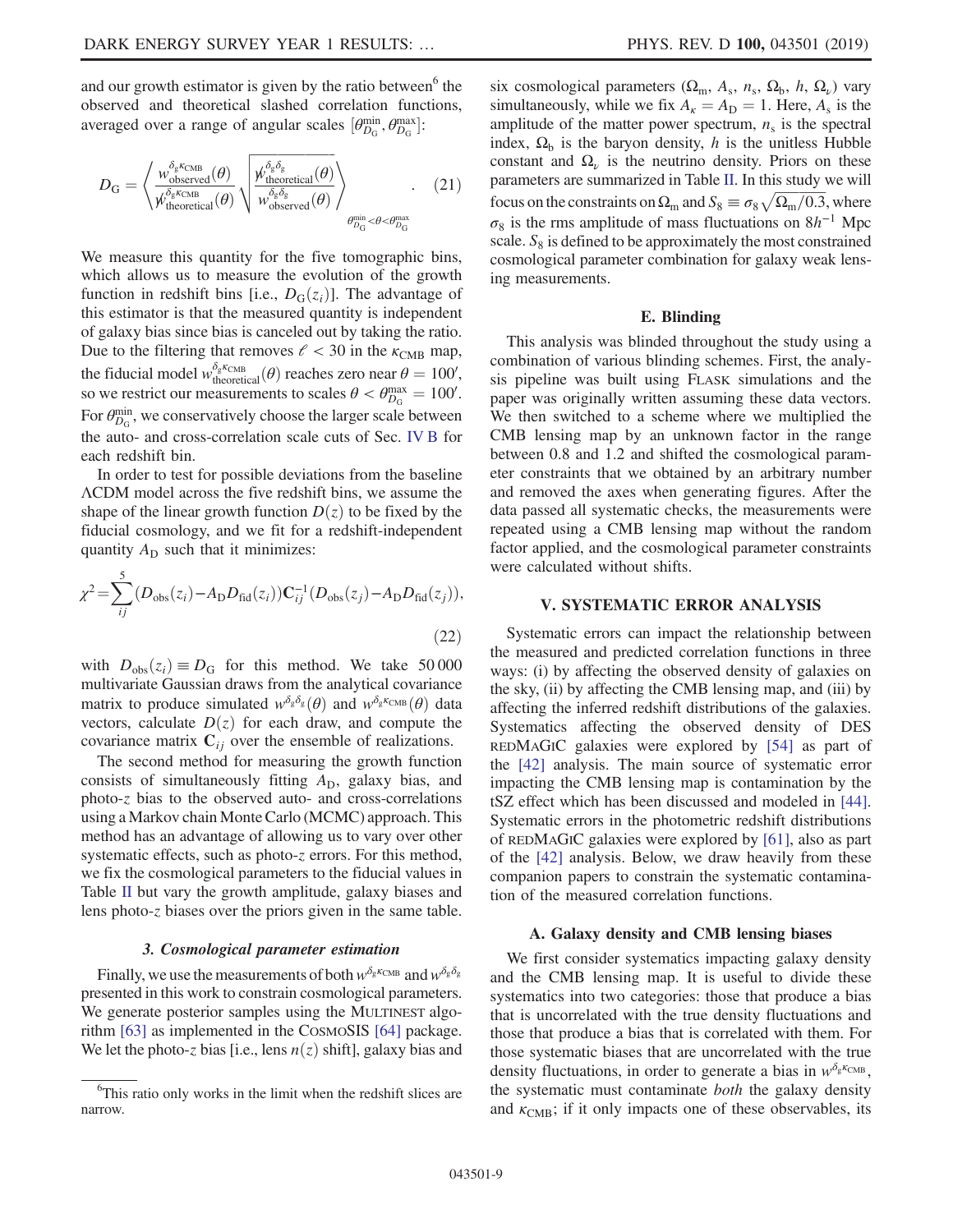impact on the correlation function should average to zero. One of the strengths of cross-correlation measurements such as  $w^{\delta_g \kappa_{\rm CMB}}$  is that there are not many systematics that could contaminate both of the observed fields. However, there are some potential sources of bias that could do this. One example is dust, which is one of the foreground components of the CMB temperature measurements, and one can expect potential residuals in a single-frequency temperature map that can then propagate into the CMB lensing map. Dust also affects the photometry of the observed galaxies and is correlated with galactic latitude. This contamination can then induce density fluctuations through the change of mean density with latitude. Consequently, dust extinction may contaminate simultaneously galaxy density and CMB lensing and could therefore contaminate measurement of  $w^{\delta_g \kappa_{\rm CMB}}$ . In what follows we will consider dust extinction and stellar density maps as potential contaminants.

On the other hand, there are some sources of contamination which are correlated with the true density fluctuations. In this case, the contaminant needs not affect both galaxy density and CMB lensing in order to bias  $w^{\delta_g \kappa_{\rm CMB}}(\theta)$ . At ∼150 GHz (roughly the frequencies of the SPT and *Planck* mans used to generate the CMB lensing SPT and *Planck* maps used to generate the CMB lensing map), the tSZ effect results in a decrement in the observed CMB temperature around clusters. This non-Gaussian feature gets picked up as a false lensing signal by the quadratic estimator. Since hot gas is correlated with galaxies, we expect the tSZ effect to induce a bias in the measured correlation functions. The cosmic infrared background (CIB), which is dominated by emission from dusty star forming galaxies, is another extragalactic foreground that injects non-Gaussian features in our temperature maps. While the CIB emission spectrum peaks at a higher frequency, minor correlations with 150 GHz observations are expected, which again lead to a false lensing signal. Since both the CIB and tSZ originate from large-scale structure, we expect them to introduce biases in  $\kappa_{\text{CMB}}$  that are correlated with density fluctuations. Maps for both tSZ and CIB contamination are built and described in detail by [\[44\]](#page-17-6). That work also identified the tSZ effect as the dominant source of systematic affecting the cross-correlation measurement between  $\kappa_{\rm CMB}$  and  $\delta_{\rm g}$ . While the angular scale cuts proposed by [\[44\]](#page-17-6) and restated in Sec. [IV B](#page-6-0) are chosen to mitigate these biases, they do not remove them entirely, and the residuals must be quantified.

<span id="page-9-0"></span>Of all the systematic effects that could potentially be present in our maps and catalogs, only the ones which are correlated with both the observed CMB lensing map and the galaxy catalog affect our cross-correlation measurements. We can therefore measure the quantity

$$
\frac{w^{\kappa_{\rm CMB}^{\rm obs}}S(\theta)w^{\delta_{\rm g}^{\rm obs}}S(\theta)}{w^{SS}(\theta)}
$$
\n(23)

<span id="page-9-1"></span>

FIG. 2. Top two panels: Contributions due to uncorrelated systematics to the galaxy-CMB lensing cross-correlations, as described by Eq. [\(23\),](#page-9-0) in units of the statistical errors on the observed cross-correlation. Lower two panels: Contributions due to correlated systematics, given by the cross-correlations between the  $\kappa_{\text{CMB}}$  systematics ( $\kappa_{\text{tSZ}}$  and  $\kappa_{\text{CIB}}$ ) and  $\delta_{\text{g}}$ , also in units of the statistical error. We observe that within the angular scales we consider the ratios are  $\lt 1$  for all redshift bins for all systematic maps (the faded points are removed from the analysis due to the imposed scale cuts). Since the tSZ template is generated only using REDMAPPER clusters up to  $z = 0.6$ , the correlations for the higher two redshift bins have been ignored (see [\[44\]](#page-17-6)). Note the different scales used for  $\kappa_{\text{tSZ}}$  and  $\kappa_{\text{CIB}}$ .

to quantify the amplitude of the bias (to first order), which we expect to be zero for systematic maps that are not correlated with both the CMB lensing map and galaxy catalogs. However for astrophysical systematic effects such as tSZ and CIB which could potentially be contaminating the CMB temperature map, physical correlations with  $\kappa_{\rm CMB}^{\rm true}$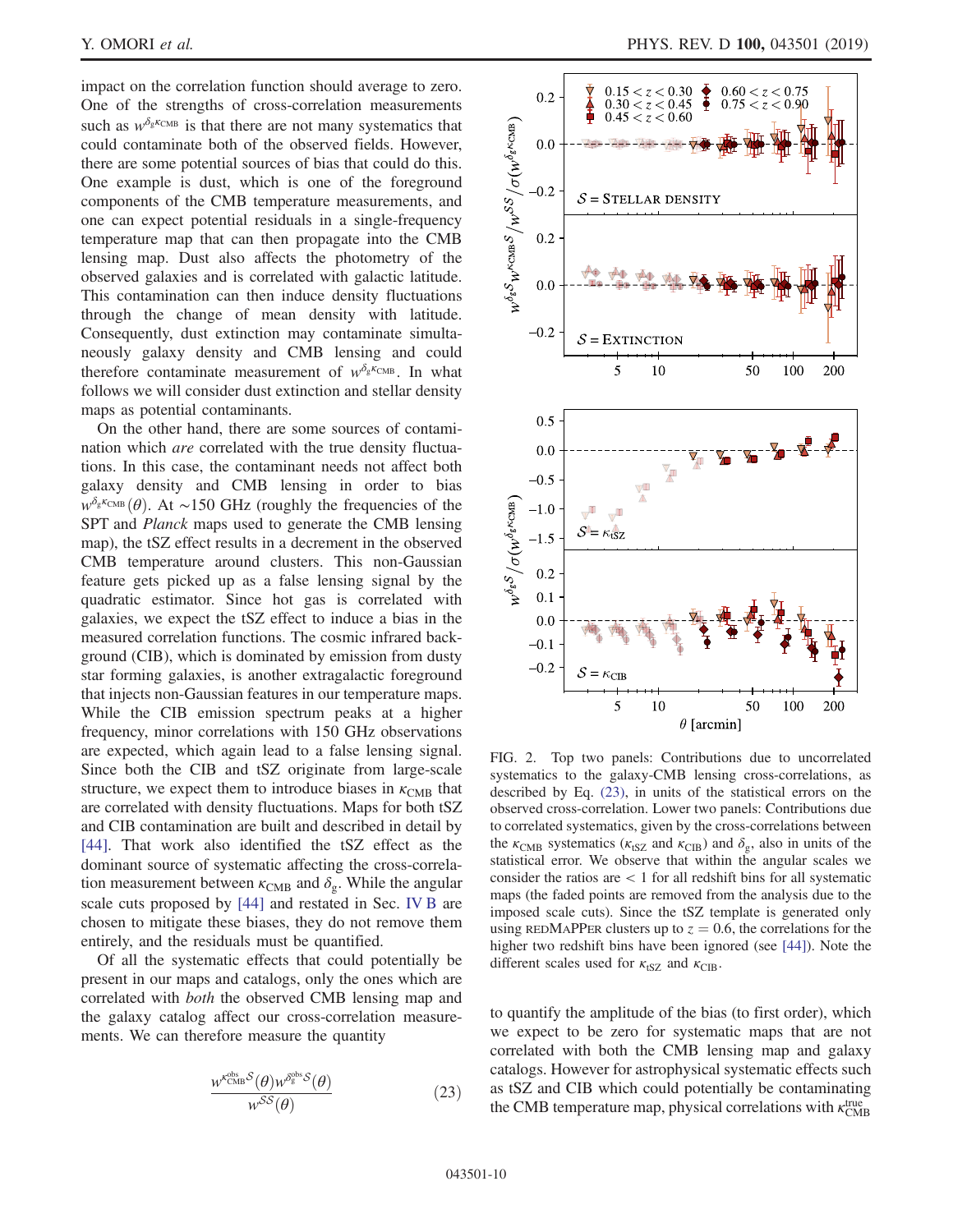are expected, and therefore Eq. [\(23\)](#page-9-0) is not expected to equal 0. Therefore, for these systematic effects, we directly measure the correlations  $w^{\delta_g \kappa_{fSZ}}(\theta)$  and  $w^{\delta_g \kappa_{CIB}}(\theta)$  to quantify the bias. As described in more detail in [\[44\],](#page-17-6) we estimate  $\kappa_{tSZ}$  by passing a template tSZ map through the lensing pipeline of [\[15\]](#page-16-14); similarly,  $\kappa_{\text{CIB}}$  is estimated by passing a 545 GHz CIB map [\[65\]](#page-17-26) though the [\[15\]](#page-16-14) lensing pipeline.

We first focus on those systematics that are uncorrelated with the true density. We show in the top half of Fig. [2](#page-9-1) the ratio between  $w^{\kappa_{\text{CMB}}S}(\theta)w^{\delta_{\text{g}}S}(\theta)/w^{SS}(\theta)$  measured for dust extinction and stellar contamination and the uncertainty on the measured galaxy density-CMB lensing correlation and verify that this ratio is significantly smaller than 1 and consistent with 0 across all angular scales. We can see that the impact on the measurements is generally small compared with the statistical error bars, so that we can conclude there is no evidence for any of these contaminants making a significant impact on our results.

We then consider the correlated sources of systematics: tSZ and CIB, and we show their contributions to Eq. [\(23\)](#page-9-0) in the bottom half of Fig. [2](#page-9-1). Here we indeed see nonzero residuals coming from tSZ but most of this bias is removed by applying our default scale cuts, and the remaining bias is within 0.35 $\sigma$ , where  $\sigma$  is the statistical uncertainty.

We note that [\[54\]](#page-17-14) investigated the impact of several observational systematics in addition to dust extinction and stellar density that could introduce spurious fluctuations in REDMAGIC galaxy number density on large scales. Using a set of 20 survey property maps,<sup>7</sup> in addition to stellar contamination and galactic extinction, they studied the dependence of number density as a function of these observational properties. The results of these tests indicated that REDMAGIC galaxies were not largely impacted by these systematics. Furthermore, as mentioned above, since we do not expect the DES-specific survey systematics (exposure time, sky brightness, air mass, seeing, survey depth variations) to correlate with  $\kappa_{\text{CMB}}$ , we do not expect these to bias  $w^{\delta_g \kappa_{\rm CMB}}(\theta)$ .

## B. Photo-z systematics

Unlike biases in the galaxy density or CMB lensing maps, we explicitly model biases in the estimated redshift distributions of the galaxies as described in Sec. [II](#page-3-0).

The [\[42\]](#page-17-4) analysis constrained biases in the inferred redshift distributions of the REDMAGIC galaxies using angular cross-correlations with spectroscopic data from the Sloan Digital Sky Survey (DR8), particularly Baryon Oscillation Spectroscopic Survey luminous red galaxies. This analysis is presented in [\[61\].](#page-17-23) These resultant priors on the photo-z bias parameters  $\Delta_{z,g}^{i}$  for the five redshift bins are listed in Table [II.](#page-7-0) We let these values vary when calculating the growth amplitude and cosmological parameter constraints in Secs. [VI B 2](#page-13-0) and [VI C](#page-13-1).

# VI. RESULTS

<span id="page-10-0"></span>We show in Fig. [3](#page-11-0) the measured autocorrelation functions of the REDMAGIC galaxy sample and its crosscorrelation with the  $SPT + Planck$  CMB lensing map. The small-scale data points shown with faded symbols are the scales removed by the scale cuts as discussed in Sec. [IV B.](#page-6-0) The theoretical predictions assuming the fiducial cosmology listed in Table [II](#page-7-0) are shown as the black lines. In the following sections we extract cosmological information using these measurements.

We note that we made few modifications in Secs. [VI A](#page-10-1) and [VI B](#page-12-0) after we unblinded the data. We first added constraints on the galaxy bias from  $w^{\delta_g \kappa_{\rm CMB}}(\theta)$  alone with the cosmology fixed to Planck best-fit values (instead of DES-Y1). The motivation for this was to allow us to directly compare the constraints on galaxy bias when varying over the cosmological parameters, but combining with the *Planck* baseline likelihood. Accordingly, we also changed the assumed cosmology when computing the bestfit biases from  $w^{\delta_g \delta_g}(\theta) + w^{\delta_g \kappa_{\text{CMB}}}(\theta)$ . Additionally, we recomputed the galaxy biases inferred from galaxy clustering and galaxy-galaxy lensing using the same data vectors but combined with Planck baseline likelihood.

### A. Galaxy bias and lensing amplitude

<span id="page-10-1"></span>We first fix the cosmological parameters to the fiducial values and vary the galaxy bias and lens photo-z error parameters simultaneously, imposing the priors shown in Table [II](#page-7-0). We focus on constraining galaxy bias, assuming a fixed lensing amplitude of  $A_k = 1$ . When using both  $w^{\delta_g \delta_g}(\theta)$ and  $w^{\delta_g \kappa_{\text{CMB}}}(\theta)$ , we obtain  $b^1 = 1.47^{+0.08}_{-0.08}$ ,  $b^2 = 1.67^{+0.06}_{-0.04}$ ,  $b^3 = 1.68^{+0.04}_{-0.04}$ ,  $b^4 = 2.03^{+0.04}_{-0.05}$ , and  $b^5 = 2.14^{+0.05}_{-0.08}$ , with  $\chi^2 =$ <br>107.3 for 82.40to points. The high value of  $x^2$  is primarily 107.3 for 82 data points. The high value of  $\chi^2$  is primarily driven by the galaxy clustering measurements (see [\[54\]](#page-17-14)).

When we additionally treat the CMB lensing amplitude  $A_k$  as a free parameter, we obtain  $b^1 = 1.46^{+0.09}_{-0.07}$ ,  $b^2 = 1.68^{+0.06}_{-0.05}$ ,  $b^3 = 1.68^{+0.04}_{-0.04}$ ,  $b^4 = 2.02^{+0.05}_{-0.04}$ , and  $b^5 =$  $b^3 = 1.68^{+0.04}_{-0.04}$ ,  $b^4 = 2.02^{+0.05}_{-0.04}$ , and  $b^5 =$  $2.12^{+0.08}_{-0.06}$ . The recovered posterior on the lensing amplitude is  $A_k = 1.00^{+0.16}_{-0.09}$ , with a total  $\chi^2 = 107.2$ . The similarity between the constraints on the galaxy bias values that we obtain with  $A_k$  fixed to 1 and free suggests that the galaxy bias constraints in this analysis are dominated by  $w^{\delta_g \delta_g}(\theta)$ . These results are summarized in Table [III](#page-12-1).

Next, we consider constraints on galaxy bias from  $w^{\delta_g \kappa_{\rm CMB}}(\theta)$  alone. We reject the hypothesis of no lensing<br>with a significance of 19.9 $\sigma$  when no scale cuts are with a significance<sup>8</sup> of 19.9 $\sigma$  when no scale cuts are

<sup>&</sup>lt;sup>7</sup>These were exposure time, sky brightness, air mass, seeing and survey  $10\sigma$  depth, in four different broad bands.

<sup>&</sup>lt;sup>8</sup>The significance is calculated using  $\sqrt{\chi^2_{\text{null}}}$ , where  $\chi^2_{\text{null}}$  is the value of  $\chi^2$  computed under the null model, i.e., with galaxy bias  $b = 0.$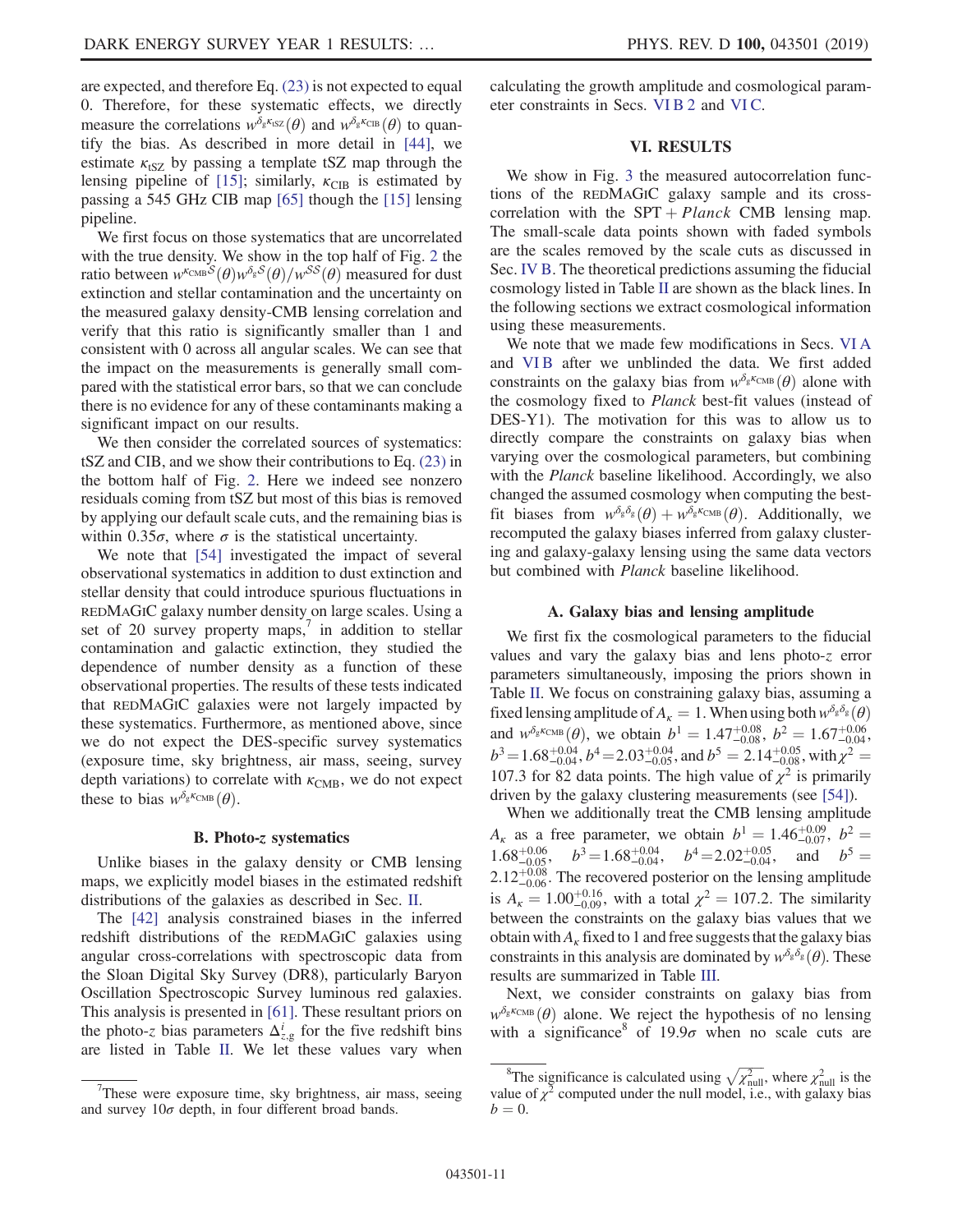<span id="page-11-0"></span>

FIG. 3. Measured auto- and cross-correlation functions between the REDMAGIC galaxy sample described in Sec. [III A](#page-4-3) and CMB lensing from [\[15\]](#page-16-14). The faint angular bins have been excluded from the fits, consistently with [\[54\]](#page-17-14) and with [\[44\]](#page-17-6). The theory modeling shown uses the mean bias and cross-correlations amplitudes found in Sec. [VI](#page-10-0) and Table [III](#page-12-1), assuming the fiducial cosmology listed in Table [II](#page-7-0). The error bars shown are the diagonal elements of the covariance matrix  $\sqrt{C_{ii}}$ , and therefore, the correlations between the bins are ignored. In contrast, the best-fit amplitudes are calculated including the off-diagonal elements and therefore the best-fit lines and data points may not match visually in certain bins.

imposed and  $9.9\sigma$  after imposing scale cuts. The constraints on galaxy bias from this analysis are summarized in Table [IV.](#page-12-2) Not surprisingly, the constraints on galaxy bias from  $w^{\delta_g \kappa_{\text{CMB}}}(\theta)$  alone are significantly weaker than in the case when the measurements are combined with  $w^{\delta_g \delta_g}(\theta)$ . Similar constraints on galaxy biases are obtained when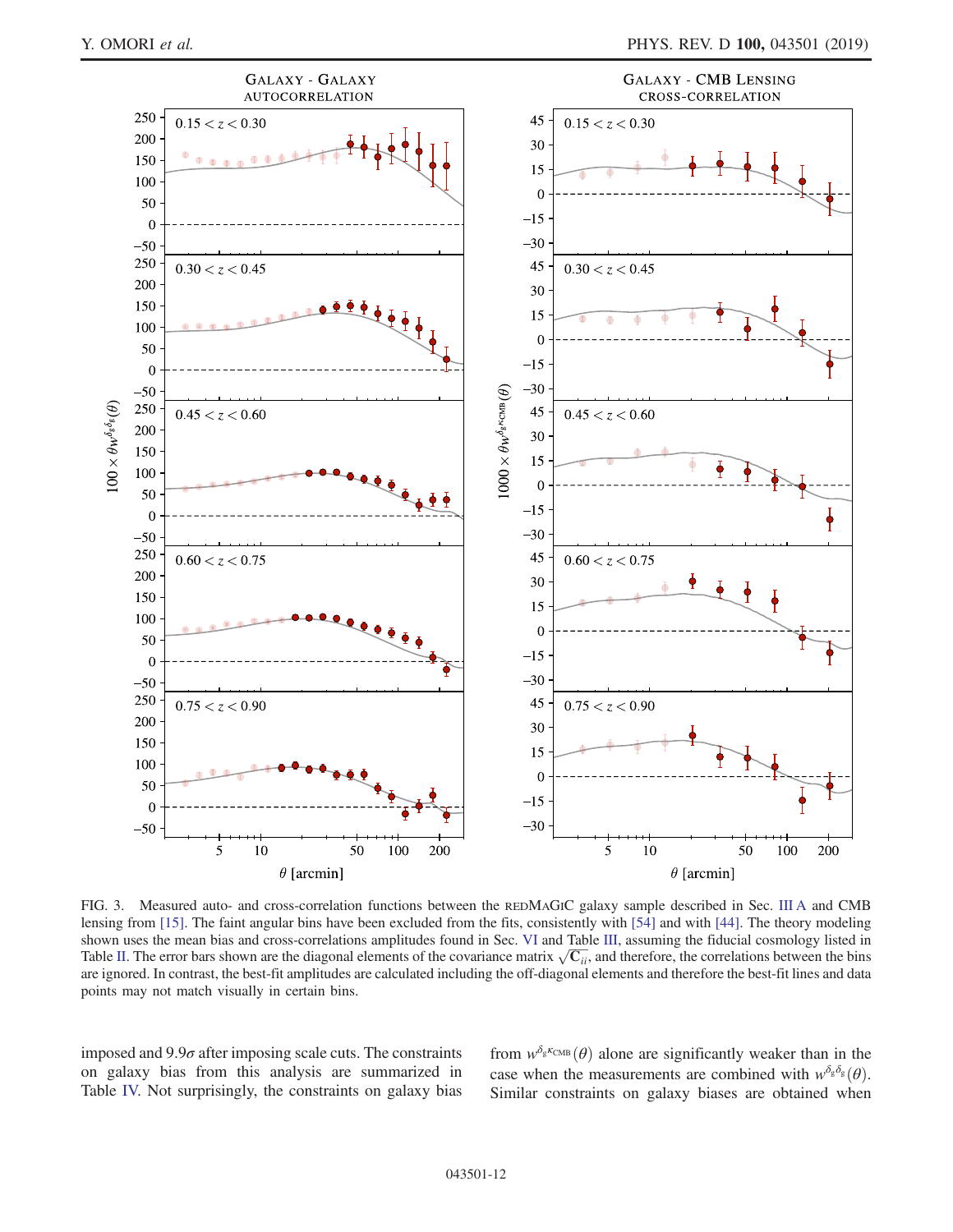<span id="page-12-1"></span>TABLE III. Summary of the constraints on the galaxy bias parameters using  $w^{\delta_g \delta_g}(\theta) + w^{\delta_g \kappa_{\text{CMB}}}(\theta)$  and assuming *Planck* best-fit ΛCDM cosmology. We consider two cases: fixing the lensing amplitude to 1 (left) and setting  $A<sub>k</sub>$  free (right). We obtain  $\chi^2$  of 107.3 and 107.2, respectively, for 82 data points. Since most of the constraining power is coming from  $w^{\delta_{g}\delta_{g}}(\theta)$ , we find similar values for the galaxy biases for the two cases. The difference between the values reported here and in [\[54\]](#page-17-14) is due to the cosmology assumed.

| Bias $(A_r = 1)$       |                                     |
|------------------------|-------------------------------------|
|                        | Bias $(A_{\kappa} \neq 1)$          |
| $1.47^{+0.08}_{-0.08}$ | $1.46^{+0.09}_{-0.07}$              |
| $1.67^{+0.06}_{-0.04}$ | $1.68^{+0.06}_{-0.05}$              |
| $1.68^{+0.04}_{-0.04}$ | $1.68^{+0.04}_{-0.04}$              |
| $2.03^{+0.04}_{-0.05}$ | $2.02^{+0.05}_{-0.04}$              |
| $2.14^{+0.05}_{-0.08}$ | $2.12^{+0.08}_{-0.06}$              |
|                        | $A_{\kappa} = 1.00^{+0.16}_{-0.09}$ |
|                        |                                     |

<span id="page-12-2"></span>TABLE IV. Summary of the constraints on the galaxy bias parameters from  $w^{\delta_g \kappa_{\text{CMB}}}(\theta)$  only with fixed cosmology and in combination with the Planck baseline likelihood. In both cases photo-z biases are varied over with the priors from [\[42\]](#page-17-4). The  $\chi^2$ that we obtain are 27.6 and 26.1 for 27 data points.

| Sample          | Fixed                  | $+Planck$ baseline     |
|-----------------|------------------------|------------------------|
| 0.15 < z < 0.30 | $1.54^{+0.44}_{-0.38}$ | $1.47^{+0.51}_{-0.38}$ |
| 0.30 < z < 0.45 | $1.45^{+0.33}_{-0.42}$ | $1.30_{-0.32}^{+0.46}$ |
| 0.45 < z < 0.60 | $1.10^{+0.36}_{-0.21}$ | $1.06^{+0.34}_{-0.20}$ |
| 0.60 < z < 0.75 | $2.69^{+0.23}_{-0.28}$ | $2.78^{+0.17}_{-0.35}$ |
| 0.75 < z < 0.90 | $2.17^{+0.45}_{-0.42}$ | $2.31_{-0.52}^{+0.35}$ |

cosmological parameters are varied, but cosmological priors from Planck baseline likelihood are imposed (right column of Table [IV\)](#page-12-2).

The bias constraints from  $w^{\delta_g \kappa_{\text{CMB}}}(\theta)$ , as well as those from the DES-Y1 galaxy clustering [\[54\]](#page-17-14) and galaxygalaxy lensing analyses [\[66\]](#page-17-27) when combined with Planck baseline likelihood, are shown in Fig. [4.](#page-12-3) We find that considerably tighter constraints can be obtained from  $w^{\delta_g \delta_g}(\theta)$  relative to  $w^{\delta_g \gamma_l}(\theta)$  and  $w^{\delta_g \kappa_{\rm CMB}}(\theta)$ . The con-<br>straining nower of  $w^{\delta_g \kappa_{\rm CMB}}(A)$  relative to  $w^{\delta_g \gamma_l}(A)$  increases straining power of  $w^{\delta_g \kappa_{\rm CMB}}(\theta)$  relative to  $w^{\delta_g \gamma_{\rm t}}(\theta)$  increases with higher redshift galaxy samples. This is because the number of available background galaxies decreases as we increase the redshift of the lens galaxy sample. In contrast, the signal improves for  $w^{\delta_g \kappa_{\text{CMB}}}(\theta)$  due to the better overlap with the CMB lensing kernel as shown in Fig. [1.](#page-5-2)

<span id="page-12-3"></span>

FIG. 4. Galaxy bias estimation of REDMAGIC galaxies from different probes, as a function of redshift when combined with *Planck* baseline likelihood. The results from  $w^{\delta_g \kappa_{CMB}}(\theta)$  assuming  $A_{k} = 1$  are shown in red. Additionally plotted are the measurements from galaxy clustering [\[54\]](#page-17-14) (gray triangles) and galaxygalaxy lensing [\[66\]](#page-17-27) (gray squares).

## B. Growth constraints

<span id="page-12-0"></span>Next, we study the broader cosmological implications of our measurement: we first assume cosmology to be fixed at high redshift, e.g., by the Planck CMB observations, and test whether the linear growth function inferred from our measurement at low redshift is consistent with the baseline ΛCDM model predictions. We test this using the two methods described in Sec. [IV D 2](#page-7-1).

## 1. The  $D_G$  estimator

We first measure the linear growth function  $D(z)$ using the  $D_G$  estimator. We compute  $D_G$  for all five tomographic bins, applying the conservative angular scale cuts listed in Sec. [IV B](#page-6-0) and additionally removing scales above  $100'$  (see Sec. [IV D 2](#page-7-1) for details). The results are shown in Fig. [5.](#page-13-2) In addition, we also calculate the best-fit amplitude  $A_D$  by combining all the bins, from which we obtain  $A_D = 1.16^{+0.20}_{-0.20}$ , which agrees with the fiducial  $\Lambda$ CDM expectation of  $A_{\rm D} = 1$ .

In comparing the result presented here (using  $1289 \text{ deg}^2$ ) with that of G16 that used DES-SV data covering 140 deg<sup>2</sup>, we see that we obtain similar constraining power. This is due to

- (1) the conservative scale cuts imposed in this study to minimize  $w^{\delta_g \kappa_{tSZ}}(\theta)$  bias,
- (2) the lower number density of REDMAGIC than the galaxy sample used by G16, in exchange for better photo-z errors, and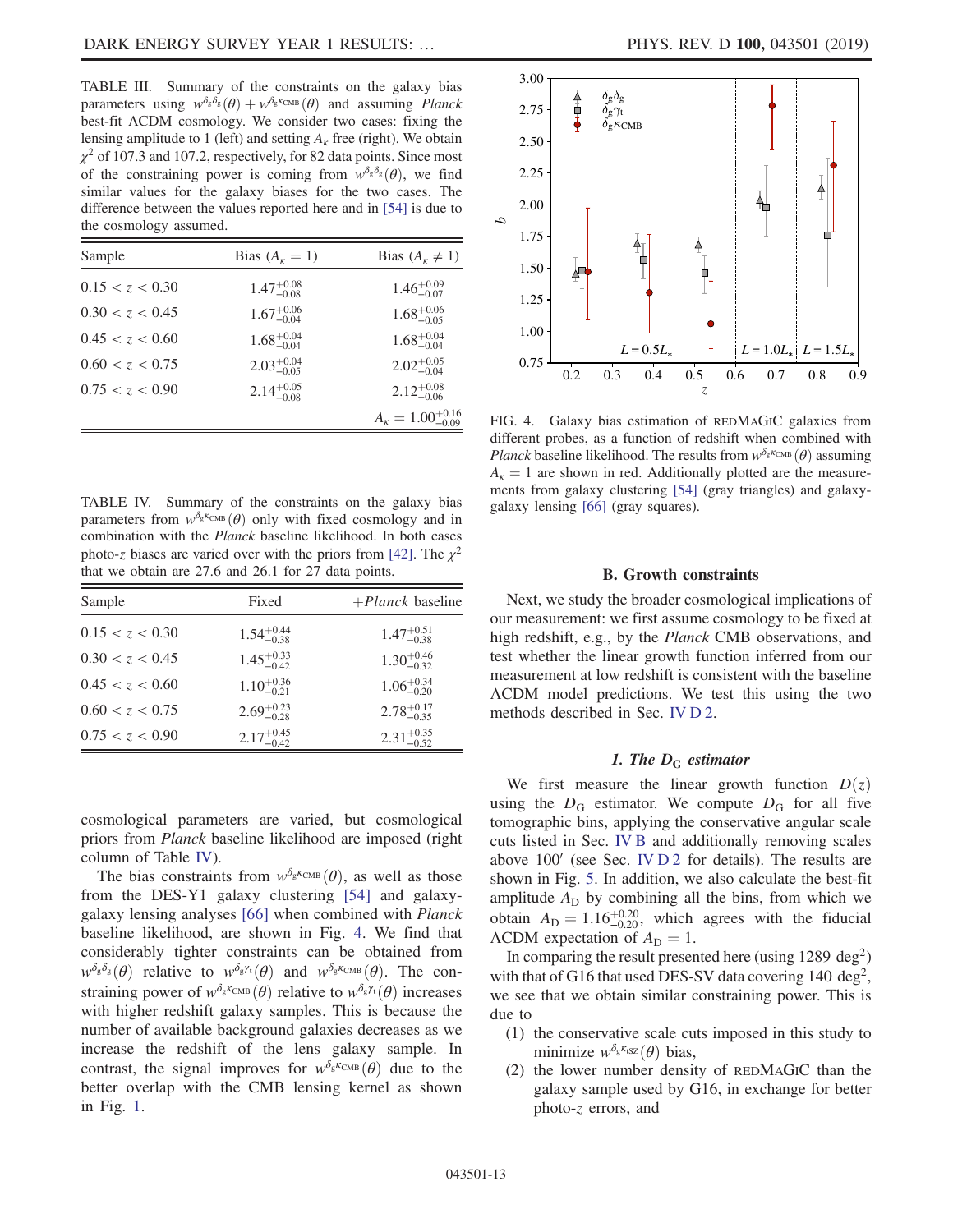<span id="page-13-2"></span>

FIG. 5. Growth function estimates from the combination of auto- and cross-correlation functions, at the fiducial cosmology. The red points show the measured value of  $D<sub>G</sub>$  in each redshift bin, with error bars representing the diagonal elements of the covariance matrix described in Sec. [IV D 2.](#page-7-1) The gray band represents the  $1\sigma$  confidence interval on the best-fit amplitude  $A<sub>D</sub>$ , assuming the fiducial  $\Lambda$ CDM template shown in black (solid), and the red shaded regions describe the  $1\sigma$  uncertainties from the joint-fit analysis described in Sec. [VI B 2.](#page-13-0)

(3) the lower temperature  $\ell_{\text{max}}$  used ( $\ell_{\text{max}} = 3000$ ) in the lensing reconstruction process in [\[15\]](#page-16-14) to avoid contamination by astrophysical foregrounds (whereas the SPT lensing map used in the G16 analysis had  $\ell_{\text{max}} = 4000$ ).

Therefore, we have exchanged signal-to-noise ratio with increased robustness of the measurement.

We have tested that the general scale cuts used by [\[44\]](#page-17-6) are also appropriate for the  $D<sub>G</sub>$  estimator. We have confirmed this by running the estimator on contaminated theory data vectors, for which we found that the bias on the recovered growth is always  $< 0.5\sigma$  if the standard scale cuts of Sec. [IV B](#page-6-0) are used. This is not the case for less conservative cuts, which we therefore discard: for example, using the full range of scales down to 2' biases  $D_G$  at the  $2\sigma$ level. The bias at small angular scales is mainly driven by the tSZ contamination in the CMB lensing map, as discussed in [\[44\].](#page-17-6)

#### 2. Joint growth fit results

<span id="page-13-0"></span>Here we keep the cosmological parameters fixed to the fiducial model but marginalize over the five independent linear galaxy bias parameters (one for each redshift bin), the photo-z uncertainties and the linear growth parameter  $A<sub>D</sub>$  using the priors presented in Table [II](#page-7-0). We measure the linear galaxy bias to be  $b^1 = 1.45_{-0.15}^{+0.30}$ ,  $b^2 = 1.73_{-0.22}^{+0.26}$ ,

<span id="page-13-3"></span>

FIG. 6. Constraints on  $\Omega_{\rm m}$  and  $S_8$  from the measurements of this paper and combinations of other two-point correlation functions. We show the constraints from  $w^{\delta_g \delta_g}(\theta) + w^{\delta_g \kappa_{CMB}}(\theta)$ (red),  $w^{\delta_g \delta_g}(\theta) + w^{\delta_g \gamma_t}(\theta)$  (gray) and 3 × 2 point (gold).

 $b^3 = 1.80^{+0.17}_{-0.29}$ ,  $b^4 = 2.04^{+0.35}_{-0.21}$ , and  $b^5 = 2.15^{+0.36}_{-0.24}$  and<br>find a constraint of  $A = 0.92^{+0.15}_{-0.24}$  for the smallitude of find a constraint of  $A_D = 0.92^{+0.15}_{-0.10}$  for the amplitude of the arguments of the bias are the growth function. These measurements of the bias are in agreement with the results shown in Table [III.](#page-12-1) The recovered growth function agrees with the fiducial ΛCDM expectation, as the measurement of  $A<sub>D</sub>$  is consistent with 1.0. We observe that the errors on the galaxy bias are larger compared to a direct best-fit estimation presented in Sec. [VI A.](#page-10-1) This is due to the fact that the bias and  $A_D$ parameters are correlated. In turn, the fact that the joint-fit method gets a different value of  $A_D$  with respect to the  $D_G$ method is because it explicitly takes into account the correlations between bias and growth.

### C. Cosmological parameter estimation

<span id="page-13-1"></span>In this section, we present the full cosmological analysis using the  $w^{\delta_g \delta_g}(\theta) + w^{\delta_g \kappa_{CMB}}(\theta)$  data vectors and marginalizing over all the cosmological parameters and nuisance parameters (galaxy bias and photo-z bias, but we fix  $A_{\rm D} = A_{\kappa} = 1$ ).

The priors used in this analysis are summarized in Table [II](#page-7-0) and are the same as used in  $[42]$  to maintain consistency between the analyses.

In Fig. [6](#page-13-3) we show the constraints obtained on matter density  $\Omega_{\rm m}$  and  $S_8$  when all six cosmological parameters, photo-z errors and linear galaxy biases for the five redshift bins are marginalized over. This is then compared with the constraints from the combination of  $w^{\delta_g \delta_g}(\theta) + w^{\delta_g \gamma_i}(\theta)$  as presented in [\[42\]](#page-17-4). We observe that these two measurements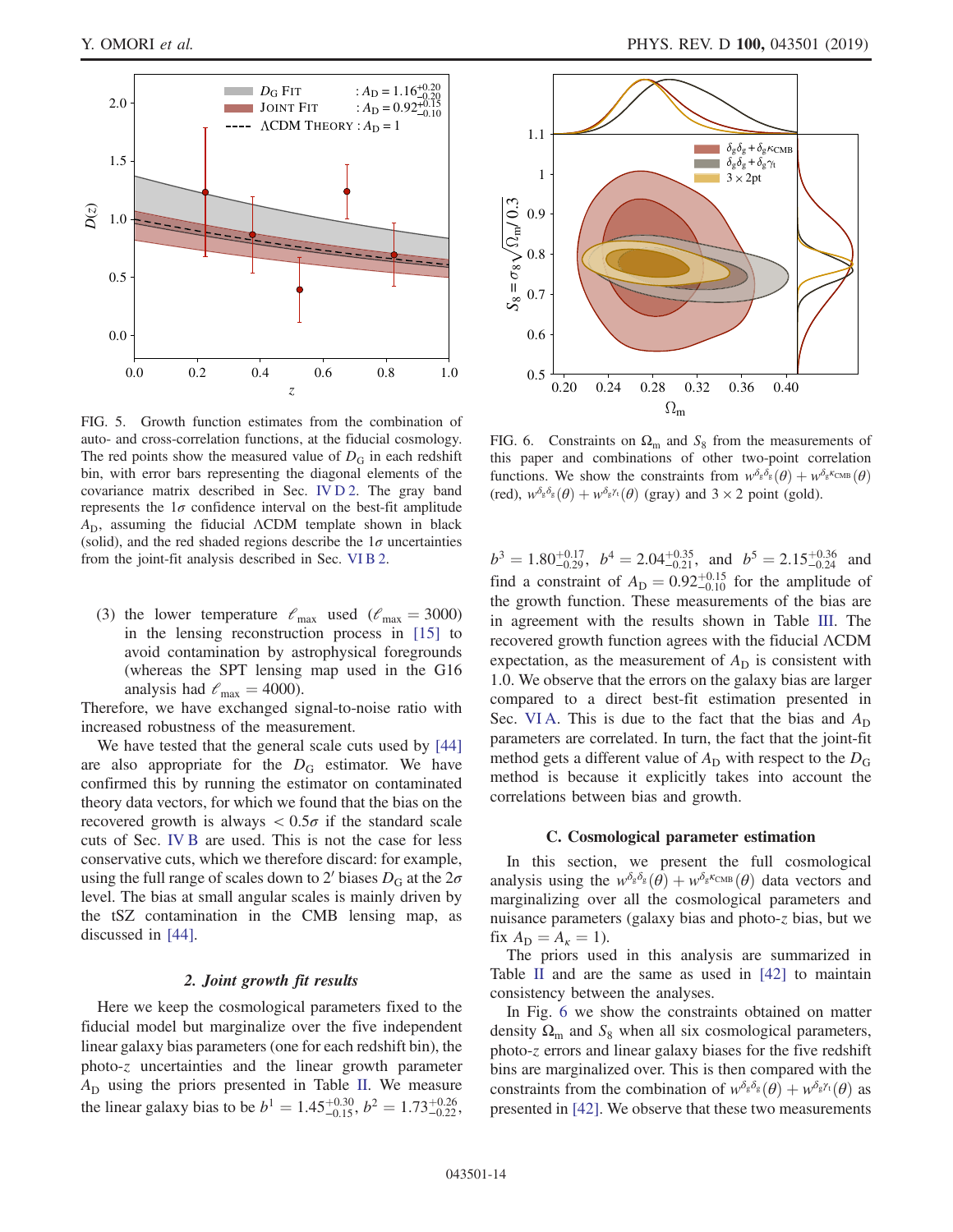slice through the parameter space slightly differently. Using  $w^{\delta_g \delta_g}(\theta) + w^{\delta_g \kappa_{\rm CMB}}(\theta)$  we obtain  $\Omega_{\rm m} = 0.276_{-0.030}^{+0.029}$  and<br>S<sub>1</sub> 0.800<sup>+0.090</sup> whereas the combination of  $w^{\delta_g \delta_g}(\theta)$  $S_8 = 0.800_{-0.094}^{+0.090}$ , whereas the combination of  $w^{\delta_g \delta_g}(\theta)$  +  $w^{\delta_g \gamma_i}(\theta)$  gives us  $\Omega_m = 0.294_{-0.029}^{+0.047}$  and  $S_8 = 0.759_{-0.031}^{+0.037}$ .<br>These two results can also be compared with the constraints These two results can also be compared with the constraints from 3 × 2 point [the combination of  $w^{\delta_g \delta_g}(\theta) + w^{\delta_g \gamma_i}(\theta) +$  $\xi_{+/-}(\theta)$ ] [\[42\],](#page-17-4) which gives  $\Omega_{\rm m} = 0.267^{+0.030}_{-0.017}$  and  $S_8 = 0.773_{-0.020}^{+0.026}$ . These results are highly consistent with each other as shown in Fig. [6.](#page-13-3)

The measurement used in this analysis are combined with the  $w^{\gamma_t \kappa_{\text{CMB}}}(\theta)$  presented in [\[43\]](#page-17-5) and the results from [\[42\]](#page-17-4) in [\[45\],](#page-17-7) using the methodology outlined in [\[44\]](#page-17-6).

# VII. CONCLUSIONS

<span id="page-14-0"></span>We have presented measurements of the DES REDMAGIC galaxy-CMB lensing cross-correlation as a function of redshift. Our measurement rejects the hypothesis of no lensing at  $19.9\sigma^9$  significance prior to any scale cuts and  $9.9\sigma$  using the conservative scale cuts from [\[44\]](#page-17-6). The conservative scale cuts reduce the signal to noise of the measurements in exchange for mitigation of systematic biases.

We test for the impact of possible systematics in the cross-correlations, considering contaminants to both the DES galaxy and the CMB lensing maps. We find that, on the scales we consider, all these contaminants have a small impact on our measurements compared with the statistical uncertainties. The largest effect comes from the tSZ contribution to the CMB lensing maps, which becomes large at smaller angular scales, and is the main limiting factor dictating our scale cuts [\[44\].](#page-17-6) Improving the modeling and subtraction of this contaminant will be the key to extracting the full statistical power of the temperaturebased CMB lensing maps in the future.

In obtaining the galaxy bias parameters, we find that galaxy-clustering measurements place significantly tighter constraints than galaxy-galaxy lensing or galaxy-CMB lensing correlations. However, the two cross-correlations are nonetheless important in breaking degeneracies in parameter space.

We use our measurements to infer cosmological information in a number of ways. We first constrain the linear growth function using the  $D<sub>G</sub>$  estimator introduced by G16, finding a relative growth amplitude of  $A_D = 1.16^{+0.20}_{-0.20}$ . This compiles measurements of growth in various tomographic bins, accounting for their covariance. We then extend this result and constrain the relative growth amplitude with a joint-fit method, marginalizing over galaxy biases and photo-z uncertainties and considering the full covariance of the observables. In this case, we find  $A_D = 0.92^{+0.15}_{-0.10}$ Both of these results are consistent with the ΛCDM predictions of  $A_D = 1$ .

Using these measurements, we finally run a full MCMC analysis over the ΛCDM cosmological parameters to also place marginalized constraints on the two parameters that are most directly related to the matter density field:  $\Omega_{\rm m}$  and  $S_8 \equiv \sigma_8 \sqrt{\Omega_{\rm m}/0.3}$ . Using the combination of  $w^{\delta_g \delta_g}(\theta)$  and  $w^{\delta_g \kappa_{\rm CMB}}(\theta)$  we obtain  $\Omega_m = 0.276_{-0.029}^{+0.029}$  and  $S = 0.800+0.090$ . This can be compared with the results  $S_8 = 0.800_{-0.094}^{+0.090}$ . This can be compared with the results obtained using galaxy clustering and galaxy-galaxy lensing [i.e.,  $w^{\delta_g \delta_g}(\theta) + w^{\delta_g \gamma_i}(\theta)$ ], which gives  $\Omega_m = 0.294^{+0.047}_{-0.029}$ and  $S_8 = 0.759_{-0.031}^{+0.037}$ . We find that the constraining power is comparable despite the conservative scale cuts we have applied in this analysis, and we expect to obtain better signal in the future as we use galaxy samples at higher redshifts due to the better overlap with the CMB lensing kernel.

The constraining power of DES measurements of galaxy-CMB lensing correlations has the potential to improve in future analyses. The DES-Y3 will cover the full  $5000 \text{ deg}^2$  of the DES footprint at approximately the same depth as Y1. Since the extended area does not overlap with the SPT footprint, we expect the gain in the signal to noise to be small in terms of improvements in sky coverage. However, our analysis choice in this study is conservative; we have chosen the scale cuts to minimize the biases in exchange for signal-to-noise ratio. To improve this measurement further, it will be essential to (i) characterize the bias to a higher accuracy, such that the signal loss is minimized, or (ii) improve the reconstruction of the CMB lensing map so that it is less prone to biases (see e.g., [\[67\]](#page-17-28) for a discussion of modifications to temperaturebased lensing reconstruction to minimize tSZ bias). Furthermore, newer datasets from SPT (SPTpol and SPT-3G [\[68\]\)](#page-17-29) have lower noise levels than SPT-SZ, and therefore, lensing maps generated from these datasets will have lower noise. Improvements along these lines will allow us to maximally extract the signal from this crosscorrelation and to reach the best possible accuracy on cosmology.

### ACKNOWLEDGMENTS

This paper has gone through internal review by the DES Collaboration. Y. O. acknowledges funding from the Kavli Foundation, the Natural Sciences and Engineering Research Council of Canada, Canadian Institute for Advanced Research, and Canada Research Chairs program. E. B. is partially supported by the U.S. Department of Energy Grant No. DE-SC0007901. C. C. was supported in

<sup>&</sup>lt;sup>9</sup>We note that while certain systematics could add to the apparent signal and artificially inflate the significance, in this case the main contamination without scale cuts is tSZ, which artificially reduces  $w^{\delta_g \kappa_{\rm CMB}}$ . In other words, in the absence of tSZ and scale cuts, the significance of this measurement would be higher than  $19.9\sigma$ .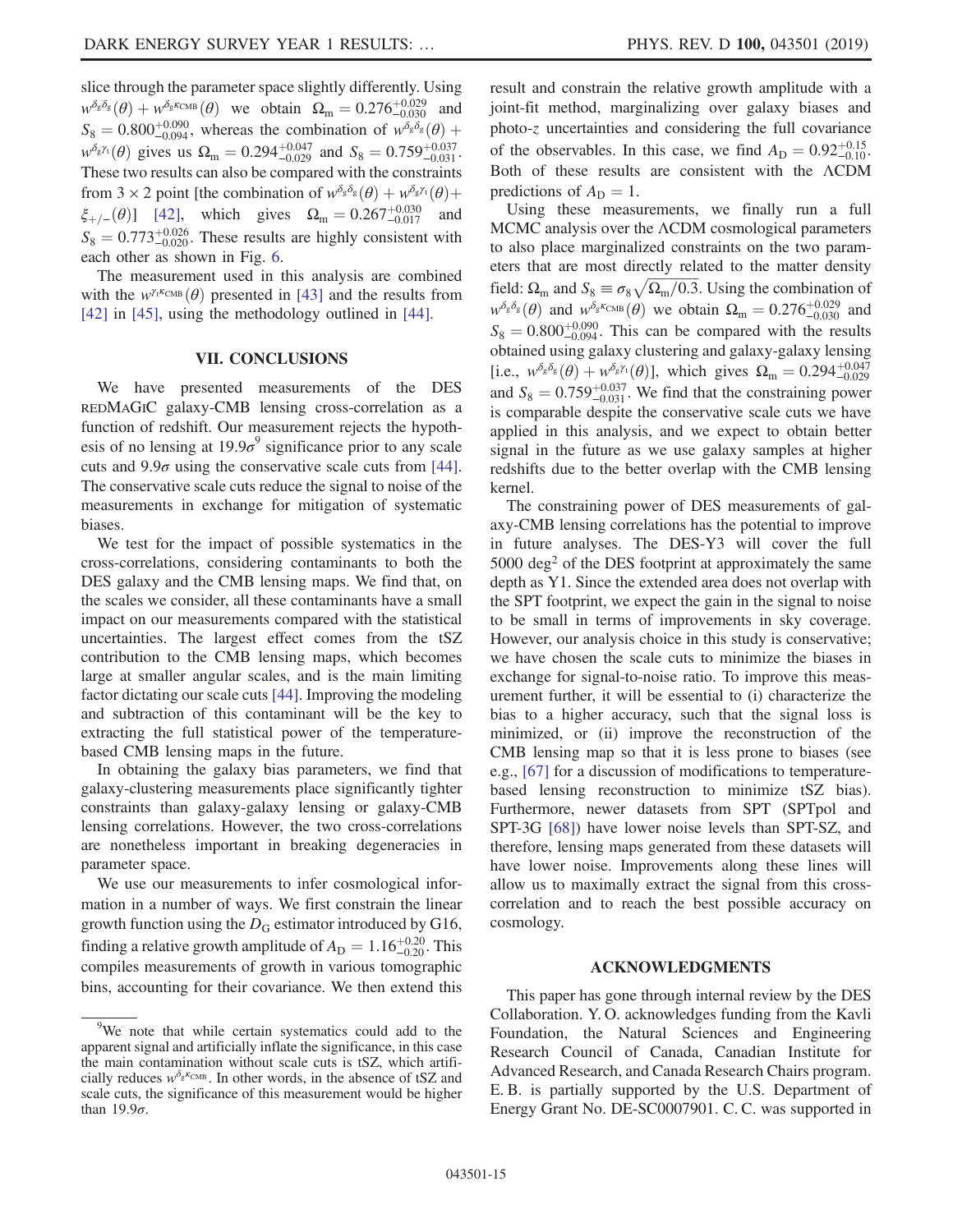part by the Kavli Institute for Cosmological Physics at the University of Chicago through Grant No. NSF PHY-1125897 and an endowment from Kavli Foundation and its founder Fred Kavli. C. R. acknowledges support from a Australian Research Council Future Fellowship (FT150100074). B. B. is supported by the Fermi Research Alliance, LLC under Contract No. De-AC02-07CH11359 with the United States Department of Energy. The McGill authors acknowledge funding from the Natural Sciences and Engineering Research Council of Canada, Canadian Institute for Advanced Research, and Canada Research Chairs program. The South Pole Telescope program is supported by the National Science Foundation through Grant No. PLR-1248097. Partial support is also provided by the NSF Physics Frontier Center Grant No. PHY-0114422 to the Kavli Institute of Cosmological Physics at the University of Chicago, the Kavli Foundation, and the Gordon and Betty Moore Foundation through Grant No. GBMF#947 to the University of Chicago. This publication makes use of data products from the Widefield Infrared Survey Explorer, which is a joint project of the University of California, Los Angeles, and the Jet Propulsion Laboratory/California Institute of Technology, funded by the National Aeronautics and Space Administration. Argonne National Laboratory's work was supported under U.S. Department of Energy Contract No. DE-AC02-06CH11357. Funding for the DES Projects has been provided by the U.S. Department of Energy, the U.S. National Science Foundation, the Ministry of Science and Education of Spain, the Science and Technology Facilities Council of the United Kingdom, the Higher Education Funding Council for England, the National Center for Supercomputing Applications at the University of Illinois at Urbana-Champaign, the Kavli Institute of Cosmological Physics at the University of Chicago, the Center for Cosmology and Astro-Particle Physics at the Ohio State University, the Mitchell Institute for Fundamental Physics and Astronomy at Texas A&M University, Financiadora de Estudos e Projetos, Fundação Carlos Chagas Filho de Amparo à Pesquisa do Estado do Rio de Janeiro, Conselho Nacional de Desenvolvimento Científico e Tecnológico and the Ministério da Ciência, Tecnologia e Inovação, the Deutsche Forschungsgemeinschaft and the Collaborating Institutions in the Dark Energy Survey. The Collaborating Institutions are Argonne National Laboratory, the University of California at Santa Cruz, the University of Cambridge, Centro de Investigaciones Energéticas, Medioambientales y Tecnológicas-Madrid, the University of Chicago, University College London, the DES-Brazil Consortium, the University of Edinburgh, the Eidgenössische Technische Hochschule (ETH) Zürich, Fermi National Accelerator Laboratory, the University of Illinois at Urbana-Champaign, the Institut de Ciències de

l'Espai (IEEC/CSIC), the Institut de Física d'Altes Energies, Lawrence Berkeley National Laboratory, the Ludwig-Maximilians Universität München and the associated Excellence Cluster Universe, the University of Michigan, the National Optical Astronomy Observatory, the University of Nottingham, The Ohio State University, the University of Pennsylvania, the University of Portsmouth, SLAC National Accelerator Laboratory, Stanford University, the University of Sussex, Texas A&M University, and the OzDES Membership Consortium. Based in part on observations at Cerro Tololo Inter-American Observatory, National Optical Astronomy Observatory, which is operated by the Association of Universities for Research in Astronomy (AURA) under a cooperative agreement with the National Science Foundation. The DES data management system is supported by the National Science Foundation under Grants No. AST-1138766 and No. AST-1536171. The DES participants from Spanish institutions are partially supported by MINECO under Grants No. AYA2015-71825, No. ESP2015-66861, No. FPA2015-68048, No. SEV-2016- 0588, No. SEV-2016-0597, and No. MDM-2015-0509, some of which include ERDF funds from the European Union. I. F. A. E. is partially funded by the CERCA program of the Generalitat de Catalunya. Research leading to these results has received funding from the European Research Council under the European Union's Seventh Framework Program (FP7/2007-2013) including ERC Grant Agreements No. 240672, No. 291329, and No. 306478. We acknowledge support from the Australian Research Council Centre of Excellence for All-sky Astrophysics (CAASTRO), through Project No. CE110001020, and the Brazilian Instituto Nacional de Ciência e Tecnologia (INCT) e-Universe (CNPq Grant No. 465376/2014-2). This manuscript has been authored by Fermi Research Alliance, LLC under Contract No. DE-AC02-07CH11359 with the U.S. Department of Energy, Office of Science, Office of High Energy Physics. The United States Government retains and the publisher, by accepting the article for publication, acknowledges that the United States Government retains a non-exclusive, paid-up, irrevocable, world-wide license to publish or reproduce the published form of this manuscript, or allow others to do so, for United States Government purposes. Computations were made on the supercomputer Guillimin from McGill University, managed by Calcul Québec and Compute Canada. The operation of this supercomputer is funded by the Canada Foundation for Innovation (CFI), the ministère de l'Économie, de la science et de l'innovation du Québec (MESI) and the Fonds de recherche du Québec— Nature et technologies (FRQ-NT). This research is part of the Blue Waters sustained-petascale computing project, which is supported by the National Science Foundation (Grants No. OCI-0725070 and No. ACI-1238993) and the state of Illinois. Blue Waters is a joint effort of the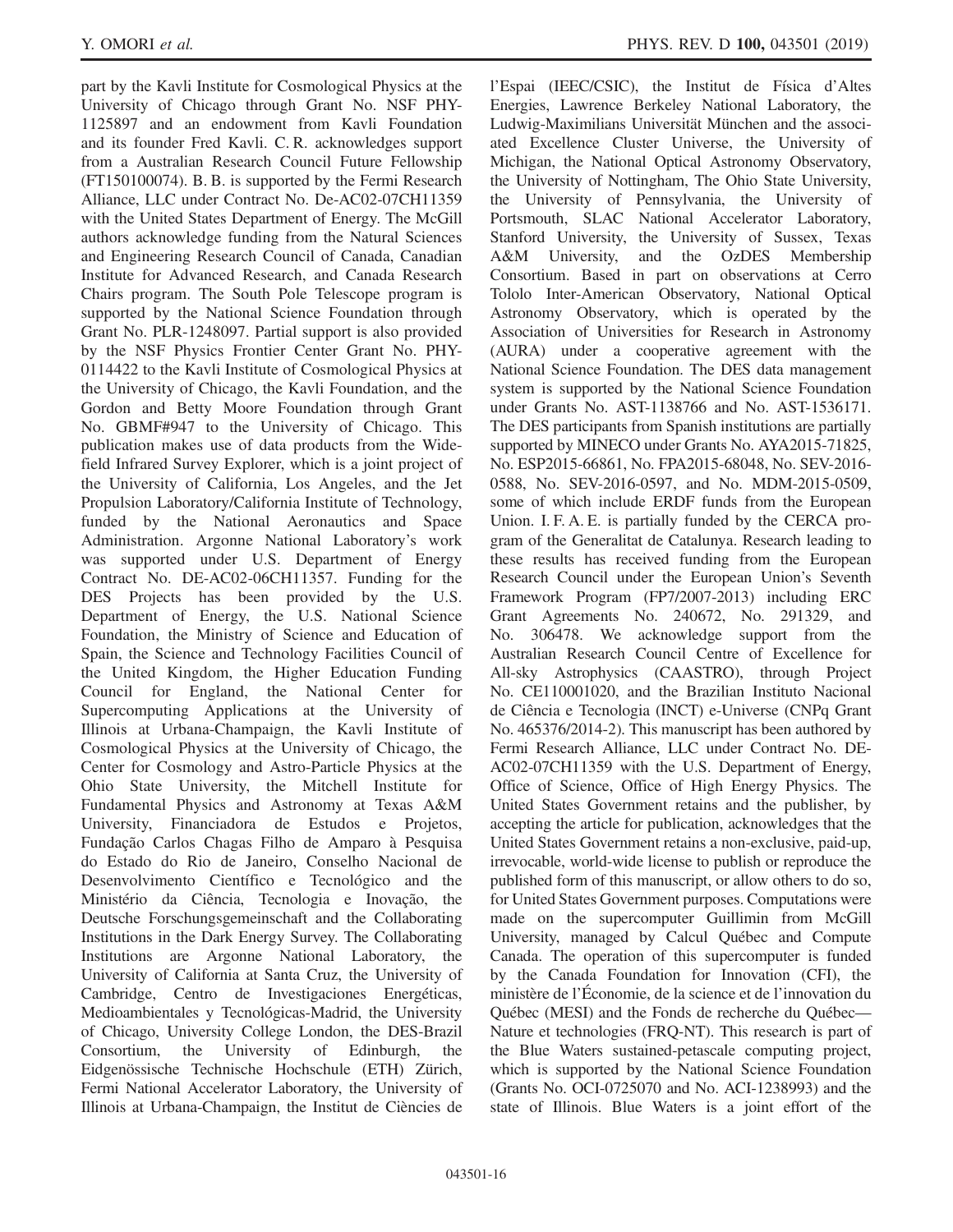University of Illinois at Urbana-Champaign and its National Center for Supercomputing Applications. We acknowledge the use of many python packages: ASTROPY, a communitydeveloped core PYTHON package for astronomy [\[69\]](#page-17-30), CAMB [\[49,70\]](#page-17-31), COSMOSIS [\[71\],](#page-17-32) GETDIST [\[72\]](#page-17-33), HEALPIX [\[73\]](#page-17-34), IPYTHON [\[74\]](#page-17-35), MATPLOTLIB [\[75\],](#page-17-36) NUMPY and SCIPY [\[76,77\]](#page-17-37), QUICKLENS [\[78\]](#page-17-38), and TREECORR [\[79\].](#page-17-39)

## APPENDIX: COVARIANCE MATRIX VALIDATION

Here we compare the analytical covariance matrix devel-oped in [\[46\]](#page-17-9) (and extended to include  $\kappa_{\text{CMB}}$  in [\[44\]](#page-17-6)) with the data-based covariance obtained using the jackknife method.

From the data we compute the jackknife covariance as

$$
C_{ij}^{jk} = \frac{N_{jk} - 1}{N_{jk}} \sum_{k}^{N_{jk}} (\vec{d}^k - \vec{d})_i (\vec{d}^k - \vec{d})_j, \tag{A1}
$$

where  $N_{ik}$  is the number of jackknife patches used. Figure [7](#page-16-15) shows the comparison between the jackknife and analytical covariances. We obtain diagonal covariance elements that are on average ∼17% higher than the analytical covariance over the angular scales of interest. Based on the discussion in [\[80,81\]](#page-17-40), we consider that these are in sufficient agreement given that the jackknife method is a noisy estimate of the underlying covariance.

<span id="page-16-15"></span>

FIG. 7. Covariance matrix for  $w^{\delta_g \kappa_{\rm CMB}}(\theta)$  obtained using the jackknife method (upper left) and analytically (upper right). Each redshift bin includes ten angular bins. The ratio of the diagonal elements are shown in the lower panel. The gray panel denotes  $\pm 30\%$  margin compared to the analytical covariance.

- <span id="page-16-0"></span>[1] N. Aghanim, Y. Akrami et al. (Planck Collaboration), [arXiv:1807.06209.](http://arXiv.org/abs/1807.06209)
- <span id="page-16-1"></span>[2] N. Aghanim, S. Majumdar, and J. Silk, [Rep. Prog. Phys.](https://doi.org/10.1088/0034-4885/71/6/066902) 71, [066902 \(2008\).](https://doi.org/10.1088/0034-4885/71/6/066902)
- <span id="page-16-3"></span><span id="page-16-2"></span>[3] A. Lewis and A. Challinor, [Phys. Rep.](https://doi.org/10.1016/j.physrep.2006.03.002) 429, 1 (2006).
- [4] S. Cole and G. Efstathiou, [Mon. Not. R. Astron. Soc.](https://doi.org/10.1093/mnras/239.1.195) 239, [195 \(1989\)](https://doi.org/10.1093/mnras/239.1.195).
- <span id="page-16-4"></span>[5] T. Okamoto and W. Hu, Phys. Rev. D **67**[, 083002 \(2003\).](https://doi.org/10.1103/PhysRevD.67.083002)
- <span id="page-16-5"></span>[6] C. M. Hirata and U. Seljak, Phys. Rev. D 67[, 043001 \(2003\).](https://doi.org/10.1103/PhysRevD.67.043001)
- [7] S. Das, T. Louis, M. R. Nolta et al., [J. Cosmol. Astropart.](https://doi.org/10.1088/1475-7516/2014/04/014) [Phys. 4 \(2014\) 014.](https://doi.org/10.1088/1475-7516/2014/04/014)
- [8] B. D. Sherwin, A. van Engelen, N. Sehgal et al., [Phys. Rev.](https://doi.org/10.1103/PhysRevD.95.123529) D 95[, 123529 \(2017\)](https://doi.org/10.1103/PhysRevD.95.123529).
- <span id="page-16-6"></span>[9] P. A. R. Ade, N. Aghanim et al. (Planck Collaboration), [Astron. Astrophys.](https://doi.org/10.1051/0004-6361/201321543) 571, A17 (2014).
- [10] P. A. R. Ade, N. Aghanim et al. (Planck Collaboration), [Astron. Astrophys.](https://doi.org/10.1051/0004-6361/201525941) 594, A15 (2016).
- [11] N. Aghanim, Y. Akrami et al. (Planck Collaboration), [arXiv:1807.06210.](http://arXiv.org/abs/1807.06210)
- <span id="page-16-7"></span>[12] P. A. R. Ade, Y. Akiba, A. E. Anthony et al., [Phys. Rev. Lett.](https://doi.org/10.1103/PhysRevLett.113.021301) 113[, 021301 \(2014\).](https://doi.org/10.1103/PhysRevLett.113.021301)
- <span id="page-16-8"></span>[13] A. van Engelen, R. Keisler, O. Zahn et al., [Astrophys. J.](https://doi.org/10.1088/0004-637X/756/2/142) 756[, 142 \(2012\)](https://doi.org/10.1088/0004-637X/756/2/142).
- [14] K. T. Story, D. Hanson, P. A. R. Ade et al., [Astrophys. J.](https://doi.org/10.1088/0004-637X/810/1/50) 810[, 50 \(2015\).](https://doi.org/10.1088/0004-637X/810/1/50)
- <span id="page-16-14"></span>[15] Y. Omori, R. Chown, G. Simard et al., [Astrophys. J.](https://doi.org/10.3847/1538-4357/aa8d1d) 849, [124 \(2017\)](https://doi.org/10.3847/1538-4357/aa8d1d).
- <span id="page-16-9"></span>[16] K. M. Smith, O. Zahn, and O. Doré, [Phys. Rev. D](https://doi.org/10.1103/PhysRevD.76.043510) 76, [043510 \(2007\).](https://doi.org/10.1103/PhysRevD.76.043510)
- <span id="page-16-10"></span>[17] J. J. Condon, W. D. Cotton, E. W. Greisen, Q. F. Yin, R. A. Perley, G. B. Taylor, and J. J. Broderick, [Astron. J.](https://doi.org/10.1086/300337) 115, [1693 \(1998\)](https://doi.org/10.1086/300337).
- <span id="page-16-11"></span>[18] C. M. Hirata, S. Ho, N. Padmanabhan, U. Seljak, and N. A. Bahcall, Phys. Rev. D 78[, 043520 \(2008\).](https://doi.org/10.1103/PhysRevD.78.043520)
- <span id="page-16-12"></span>[19] B.D. Sherwin, S. Das, A. Hajian et al., [Phys. Rev. D](https://doi.org/10.1103/PhysRevD.86.083006) 86, [083006 \(2012\).](https://doi.org/10.1103/PhysRevD.86.083006)
- [20] J. E. Geach, R. C. Hickox, L. E. Bleem et al., [Astrophys. J.](https://doi.org/10.1088/2041-8205/776/2/L41) Lett. 776[, L41 \(2013\)](https://doi.org/10.1088/2041-8205/776/2/L41).
- [21] M. A. DiPompeo, A. D. Myers, R. C. Hickox, J. E. Geach, G. Holder, K. N. Hainline, and S. W. Hall, [Mon. Not. R.](https://doi.org/10.1093/mnras/stu2341) Astron. Soc. 446[, 3492 \(2015\)](https://doi.org/10.1093/mnras/stu2341).
- [22] M. A. DiPompeo, R. C. Hickox, and A. D. Myers, [Mon.](https://doi.org/10.1093/mnras/stv2681) [Not. R. Astron. Soc.](https://doi.org/10.1093/mnras/stv2681) 456, 924 (2016).
- <span id="page-16-13"></span>[23] L. E. Bleem et al., [Astrophys. J. Lett.](https://doi.org/10.1088/2041-8205/753/1/L9) **753**, L9 (2012).
- [24] F. Bianchini, P. Bielewicz, A. Lapi et al., [Astrophys. J.](https://doi.org/10.1088/0004-637X/802/1/64) 802, [64 \(2015\).](https://doi.org/10.1088/0004-637X/802/1/64)